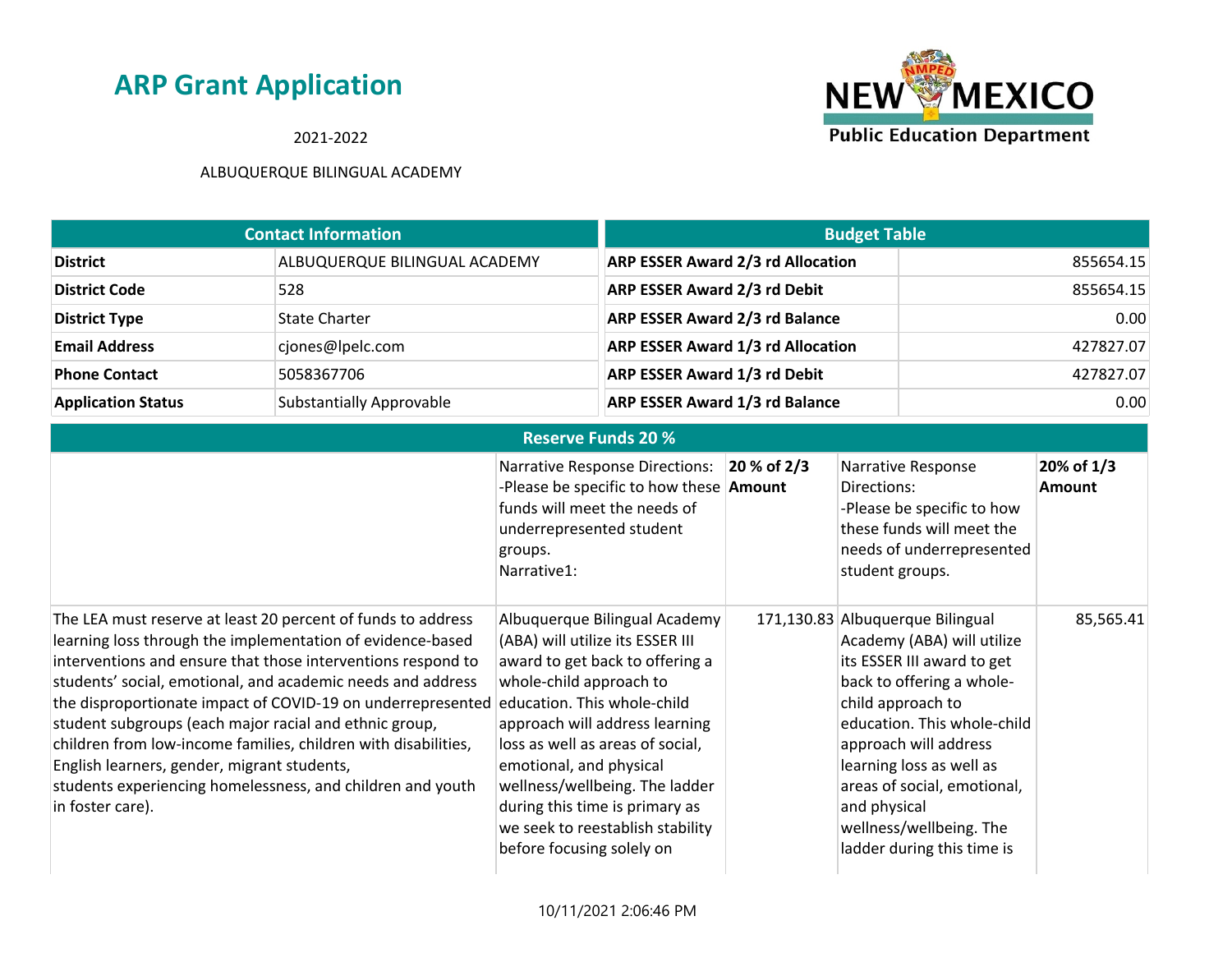2021-2022

#### ALBUQUERQUE BILINGUAL ACADEMY

academic growth. Based on stakeholder input that comes from a formal stakeholder needs assessment and administrative root cause analyses, it is noted that the most value will come from having highly qualified teachers and other support staff in place to provide direct instruction, tutoring, and coaching to students and teachers. ABA's plan for addressing learning loss in accordance with stakeholder input includes a range of strategies from resource acquisition to partnerships with external organizations that provide tutoring and professional development services.

First, intervention materials (includes games) will be purchased to close skill and concept gaps in the areas of reading and mathematics. These materials will be purchased in both languages and made available to classroom teachers to use as a



primary as we seek to reestablish stability before focusing solely on academic growth. Based on stakeholder input that comes from a formal stakeholder needs assessment and administrative root cause analyses, it is noted that the most value will come from having highly qualified teachers and other support staff in place to provide direct instruction, tutoring, and coaching to students and teachers. ABA's plan for addressing learning loss in accordance with stakeholder input includes a range of strategies from resource acquisition to partnerships with external organizations that provide tutoring and professional development services.

First, intervention materials (includes games) will be purchased to close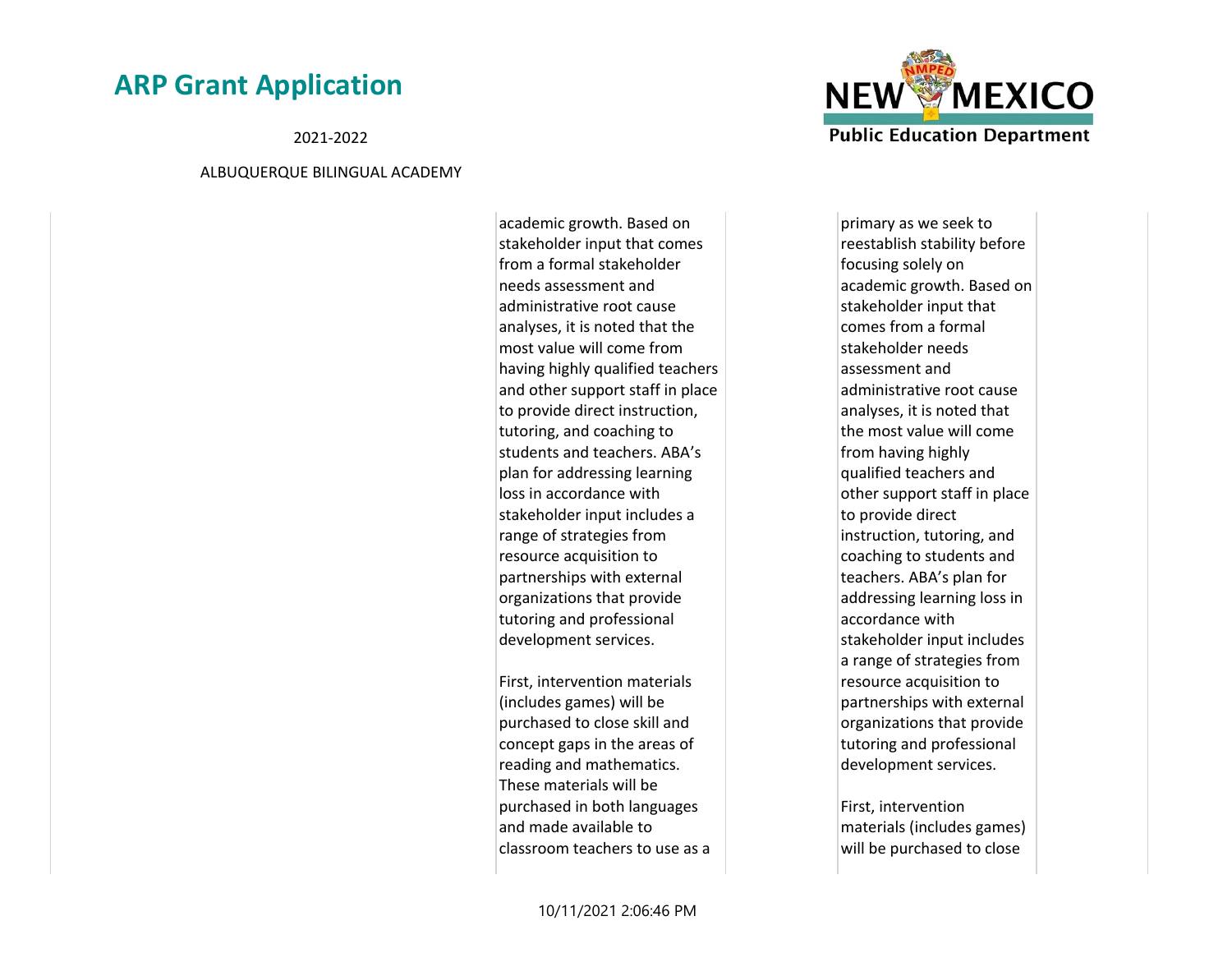2021-2022

#### ALBUQUERQUE BILINGUAL ACADEMY

supplement to their core curriculum programs. Based on stakeholder feedback, direct instruction is favored over online learning via personal devices. The purchase of intervention materials will be followed by a revamp of the school's intervention block in which staff members will accept a new homogeneous system for delivering interventions that is based on gaps in skill regardless of age, grade level, or any other factor that normally places restrictions on how programs are implemented. Next, instructional supplies (school supplies, uniforms, general office supplies) will ensure that all needed supplies and materials are provided to students to reduce or in some cases eliminate the burden placed on families as many rebound from employment instability and financial hardships resulting from the COVID-19 pandemic.



skill and concept gaps in the areas of reading and mathematics. These materials will be purchased in both languages and made available to classroom teachers to use as a supplement to their core curriculum programs. Based on stakeholder feedback, direct instruction is favored over online learning via personal devices. The purchase of intervention materials will be followed by a revamp of the school's intervention block in which staff members will accept a new homogeneous system for delivering interventions that is based on gaps in skill regardless of age, grade level, or any other factor that normally places restrictions on how programs are implemented. Next, instructional supplies (school supplies, uniforms, general office supplies) will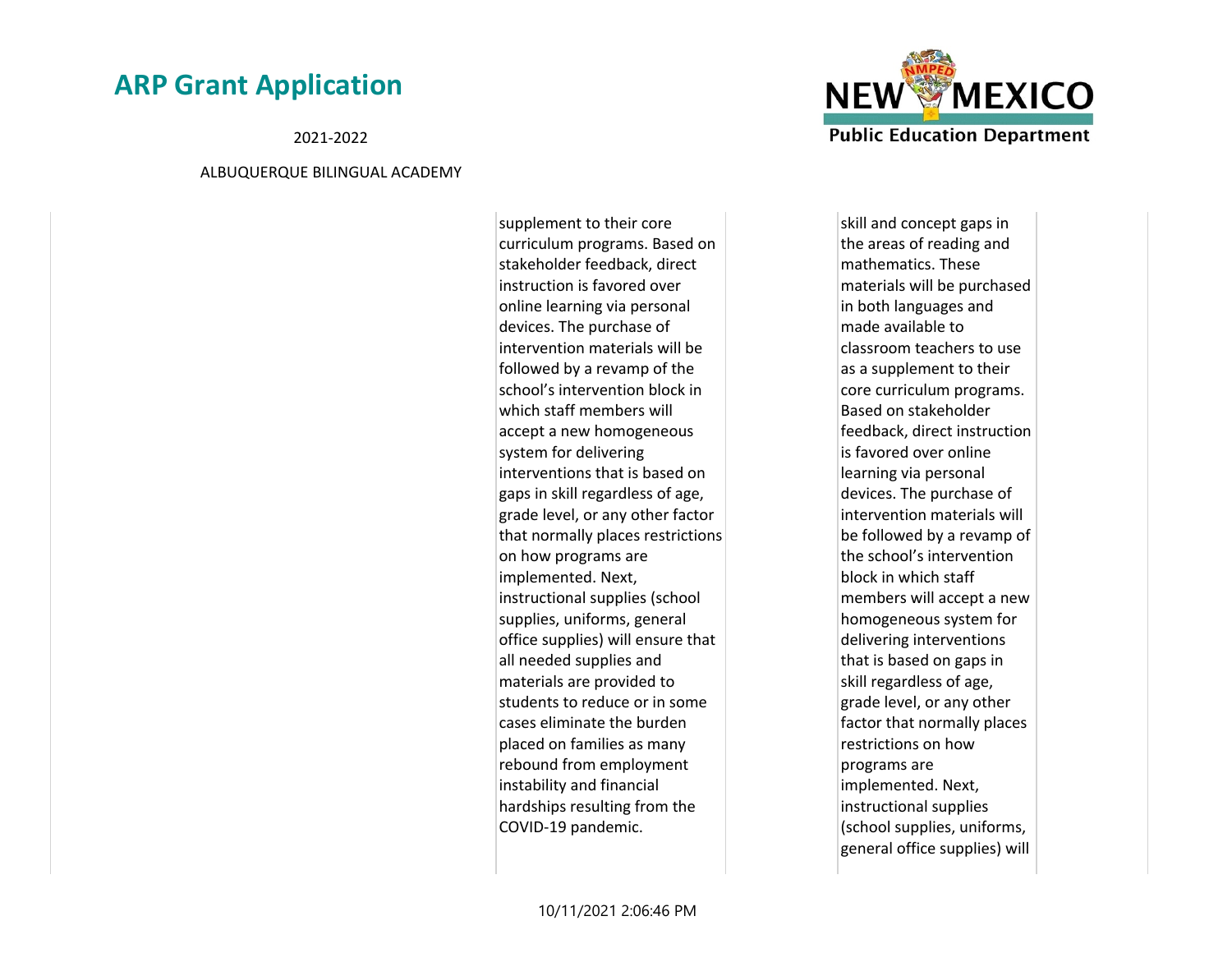2021-2022

#### ALBUQUERQUE BILINGUAL ACADEMY

Math and/or reading interventionist/coaches will be secured in order to close achievement gaps and provide support to teachers as they reenter the classroom and acclimate themselves to the new norm for teaching, learning, and addressing massive deficiencies that are all the direct result of the pandemic. Full-time auto substitute(s) will be hired to help ensure that certified individuals are readily available to provide teachers of record with coverage as they receive needed training, attend special program meetings, and deal with personal issues that stem from the COVID-19 pandemic. Professional development is the next and maybe the most important strategy to address learning loss from a preparedness standpoint. With the adoption of programs and acquisition of materials comes the need for implementation training. In addition, staff must be prepared to deal with the



ensure that all needed supplies and materials are provided to students to reduce or in some cases eliminate the burden placed on families as many rebound from employment instability and financial hardships resulting from the COVID-19 pandemic.

Math and/or reading interventionist/coaches will be secured in order to close achievement gaps and provide support to teachers as they reenter the classroom and acclimate themselves to the new norm for teaching, learning, and addressing massive deficiencies that are all the direct result of the pandemic. Full-time auto substitute(s) will be hired to help ensure that certified individuals are readily available to provide teachers of record with coverage as they receive needed training, attend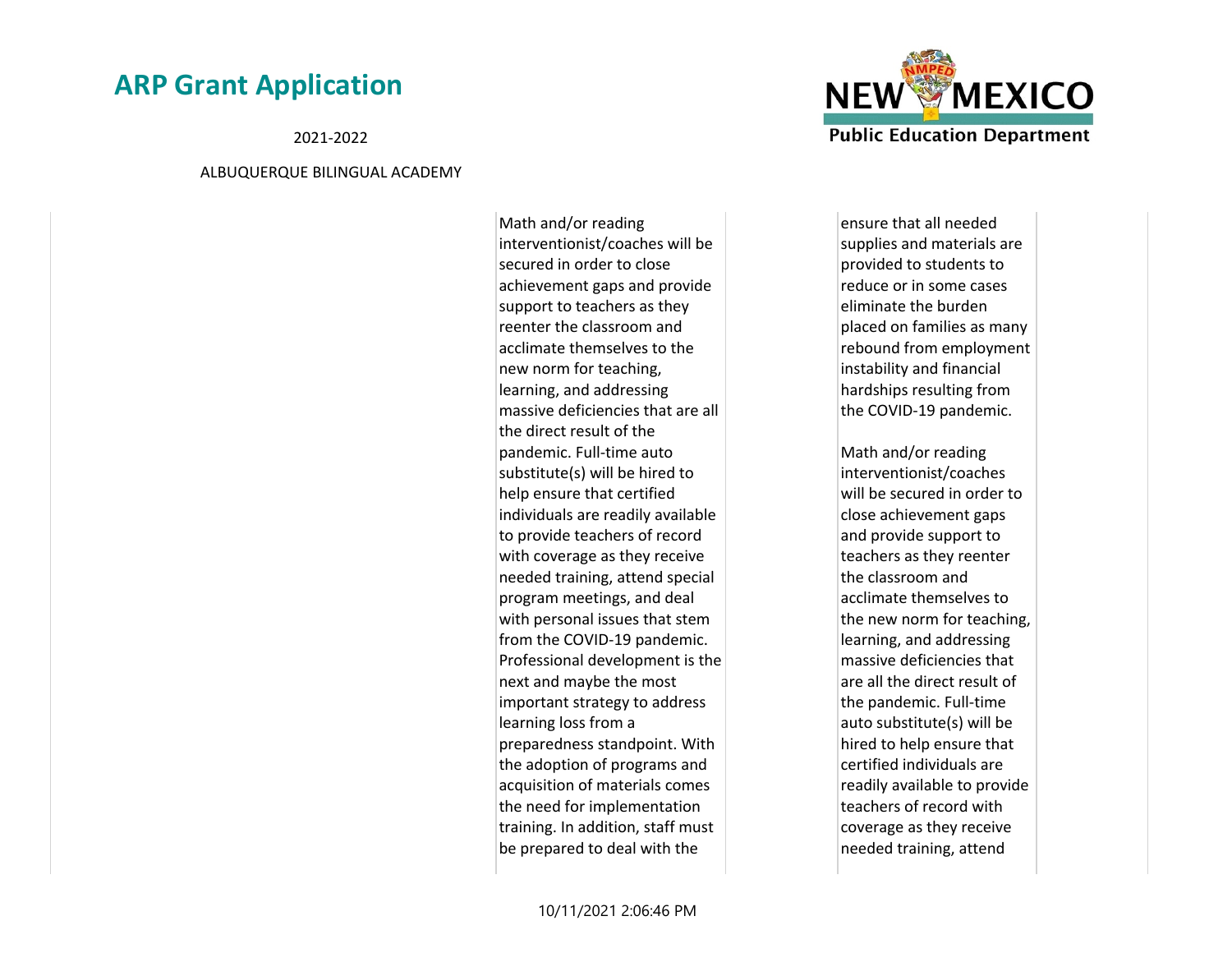2021-2022

#### ALBUQUERQUE BILINGUAL ACADEMY

trauma and social and emotional needs students bring back to the classrooms after extended periods of isolation and the stress of coping with significant change (i.e. loss of loved ones, homelessness, social isolation, etc.). Finally, ABA will foster healthy partnerships with community groups who can provide support in the areas of tutoring, counseling, and mental and physical well-being.



special program meetings, and deal with personal issues that stem from the COVID-19 pandemic. Professional development is the next and maybe the most important strategy to address learning loss from a preparedness standpoint. With the adoption of programs and acquisition of materials comes the need for implementation training. In addition, staff must be prepared to deal with the trauma and social and emotional needs students bring back to the classrooms after extended periods of isolation and the stress of coping with significant change (i.e. loss of loved ones, homelessness, social isolation, etc.). Finally, ABA will foster healthy partnerships with community groups who can provide support in the areas of tutoring, counseling, and mental and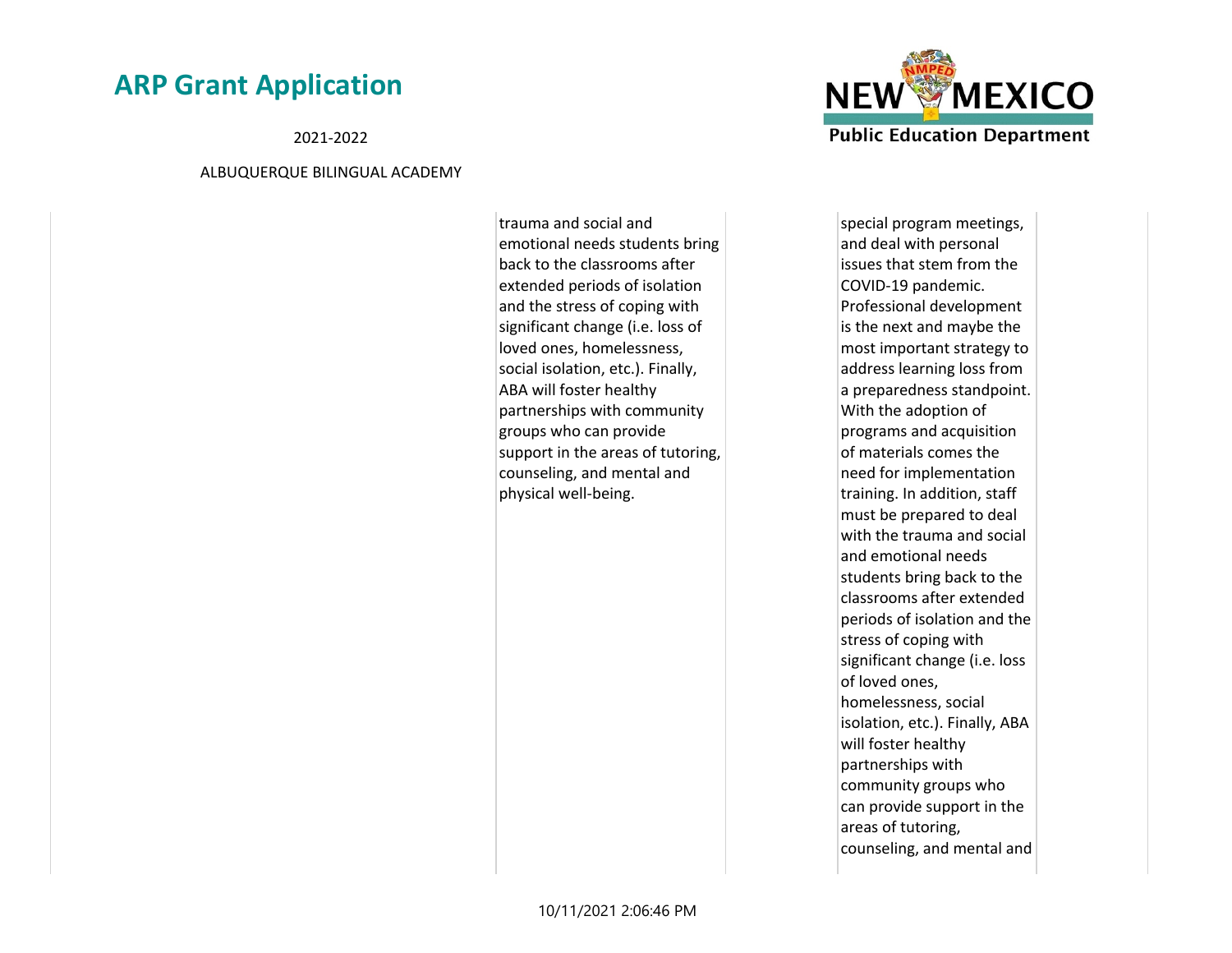2021-2022

|                                                                                                                                                                               |            |            | physical well-being. |           |  |
|-------------------------------------------------------------------------------------------------------------------------------------------------------------------------------|------------|------------|----------------------|-----------|--|
| Activities to address the Social Emotional Needs of all students                                                                                                              | Yes        | 11,130.83  | Yes                  | 5,565.41  |  |
| Activities to address the Academic Needs of all students                                                                                                                      | Yes        | 160,000.00 | Yes                  | 80,000.00 |  |
| Activities that go above and beyond all services offered to all<br>students to address the disproportionate impact of COVID-19<br>on underrepresented student subgroups:      | <b>Yes</b> | 0.00       | Yes                  | 0.00      |  |
| Students from each racial or ethnic group (e.g., identifying<br>disparities and focusing on underserved student groups by<br>race or ethnicity)                               | Yes        | 0.00       | Yes                  | 0.00      |  |
| Students from low-income families                                                                                                                                             | <b>Yes</b> | 0.00       | <b>Yes</b>           | 0.00      |  |
| Children with disabilities (including infants, toddlers, children,<br>and youth with disabilities eligible under the Individuals with<br>Disabilities Education Act ("IDEA")) | Yes        | 0.00       | Yes                  | 0.00      |  |
| English learners                                                                                                                                                              | <b>Yes</b> | 0.00       | Yes                  | 0.00      |  |
| Gender (e.g., identifying disparities and focusing on<br>underserved student groups by gender)                                                                                | Yes        | 0.00       | Yes                  | 0.00      |  |
| Migratory students                                                                                                                                                            | <b>Yes</b> | 0.00       | Yes                  | 0.00      |  |
| Students experiencing homelessness                                                                                                                                            | Yes        | 0.00       | Yes                  | 0.00      |  |
| Children and youth in foster care                                                                                                                                             | Yes        | 0.00       | <b>Yes</b>           | 0.00      |  |
| <b>Sub Totals</b>                                                                                                                                                             |            | 171,130.83 |                      | 85,565.41 |  |
| <b>Additional Reserve Funds (Optional)</b>                                                                                                                                    |            |            |                      |           |  |

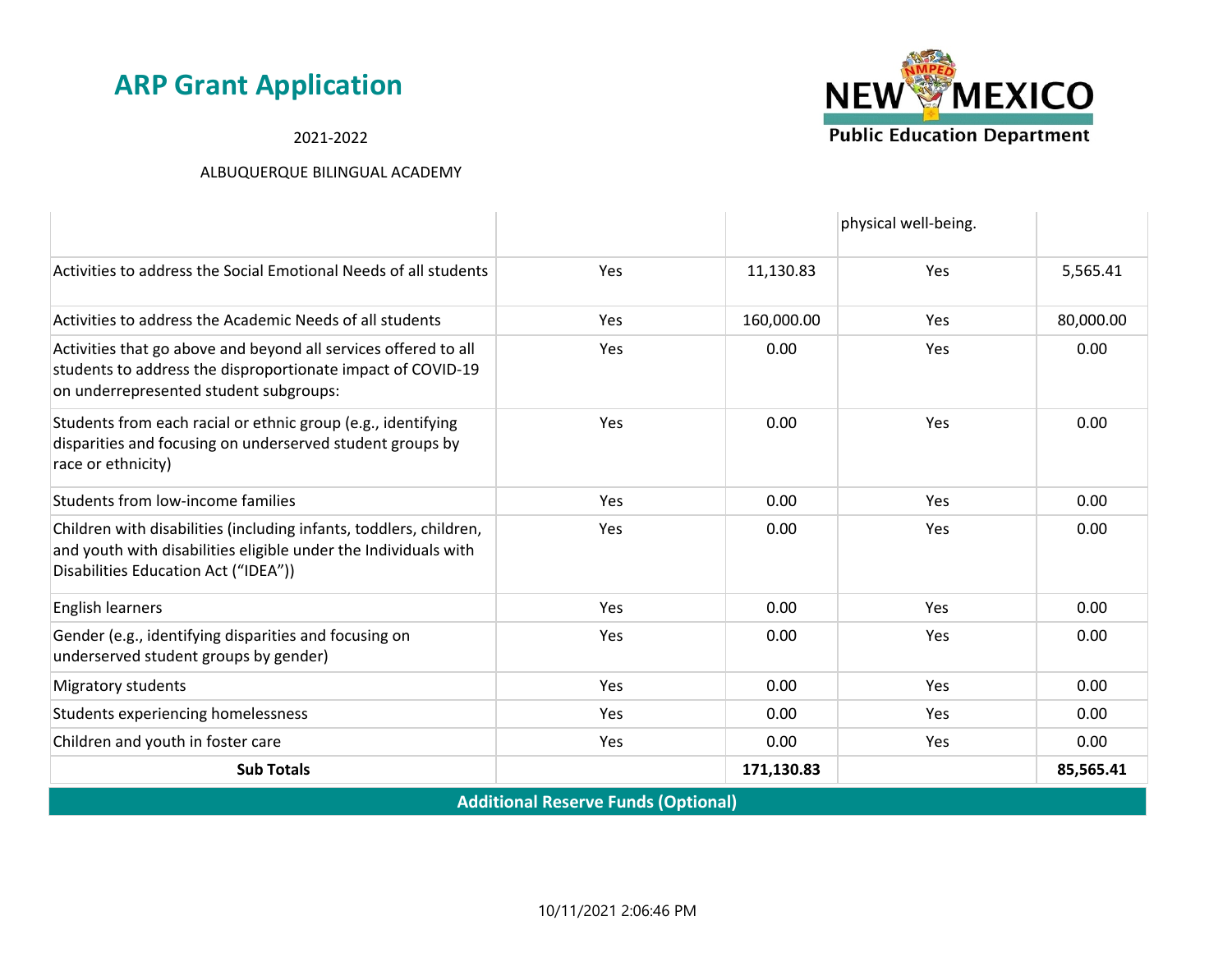### 2021-2022



|                                                                                                                                                                                                                                                                                                                                                                                                                                                                                                                                                                                             | <b>Narrative Response Directions:</b><br>-Please be specific to how these funds will meet<br>the needs of underrepresented student groups.<br>Narrative1:                                                                                                                                                                                                                                                                                                                                                                                                                                                                                                                                                                                                                                                                                                                                                                                                                                                                                                                                                                        | <b>Narrative Response Directions:</b><br>-Please be specific to how these funds will<br>meet the needs of underrepresented<br>student groups.                                                                                                                                                                                                                                                                                                                                                                                                                                                                                                                                                                                                                                                                                                                                                                                                                                                                                   |
|---------------------------------------------------------------------------------------------------------------------------------------------------------------------------------------------------------------------------------------------------------------------------------------------------------------------------------------------------------------------------------------------------------------------------------------------------------------------------------------------------------------------------------------------------------------------------------------------|----------------------------------------------------------------------------------------------------------------------------------------------------------------------------------------------------------------------------------------------------------------------------------------------------------------------------------------------------------------------------------------------------------------------------------------------------------------------------------------------------------------------------------------------------------------------------------------------------------------------------------------------------------------------------------------------------------------------------------------------------------------------------------------------------------------------------------------------------------------------------------------------------------------------------------------------------------------------------------------------------------------------------------------------------------------------------------------------------------------------------------|---------------------------------------------------------------------------------------------------------------------------------------------------------------------------------------------------------------------------------------------------------------------------------------------------------------------------------------------------------------------------------------------------------------------------------------------------------------------------------------------------------------------------------------------------------------------------------------------------------------------------------------------------------------------------------------------------------------------------------------------------------------------------------------------------------------------------------------------------------------------------------------------------------------------------------------------------------------------------------------------------------------------------------|
| Funds above and beyond the 20 percent minimum of funds to<br>address learning loss through the implementation of evidence-<br>based interventions and ensure that those interventions<br>respond to students' social, emotional, and academic needs<br>and address the disproportionate impact of COVID-19 on<br>underrepresented student subgroups (each major racial and<br>ethnic group, children from low-income families, children with<br>disabilities, English learners, gender, migrant students,<br>students experiencing homelessness, and children and youth<br>in foster care). | Albuquerque Bilingual Academy (ABA) will<br>utilize its ESSER III award to get back to offering<br>a whole-child approach to education. This<br>whole-child approach will address learning loss<br>as well as areas of social, emotional, and<br>physical wellness/wellbeing. The ladder during<br>this time is primary as we seek to reestablish<br>stability before focusing solely on academic<br>growth. Based on stakeholder input that comes<br>from a formal stakeholder needs assessment<br>and administrative root cause analyses, it is<br>noted that the most value will come from<br>having highly qualified teachers and other<br>support staff in place to provide direct<br>instruction, tutoring, and coaching to students<br>and teachers. ABA's plan for addressing learning<br>loss in accordance with stakeholder input<br>includes a range of strategies from resource<br>acquisition to partnerships with external<br>organizations that provide tutoring and<br>professional development services.<br>First, intervention materials (includes games)<br>will be purchased to close skill and concept gaps | Albuquerque Bilingual Academy (ABA) will<br>utilize its ESSER III award to get back to<br>offering a whole-child approach to<br>education. This whole-child approach will<br>address learning loss as well as areas of<br>social, emotional, and physical<br>wellness/wellbeing. The ladder during this<br>time is primary as we seek to reestablish<br>stability before focusing solely on academic<br>growth. Based on stakeholder input that<br>comes from a formal stakeholder needs<br>assessment and administrative root cause<br>analyses, it is noted that the most value will<br>come from having highly qualified teachers<br>and other support staff in place to provide<br>direct instruction, tutoring, and coaching to<br>students and teachers. ABA's plan for<br>addressing learning loss in accordance with<br>stakeholder input includes a range of<br>strategies from resource acquisition to<br>partnerships with external organizations<br>that provide tutoring and professional<br>development services. |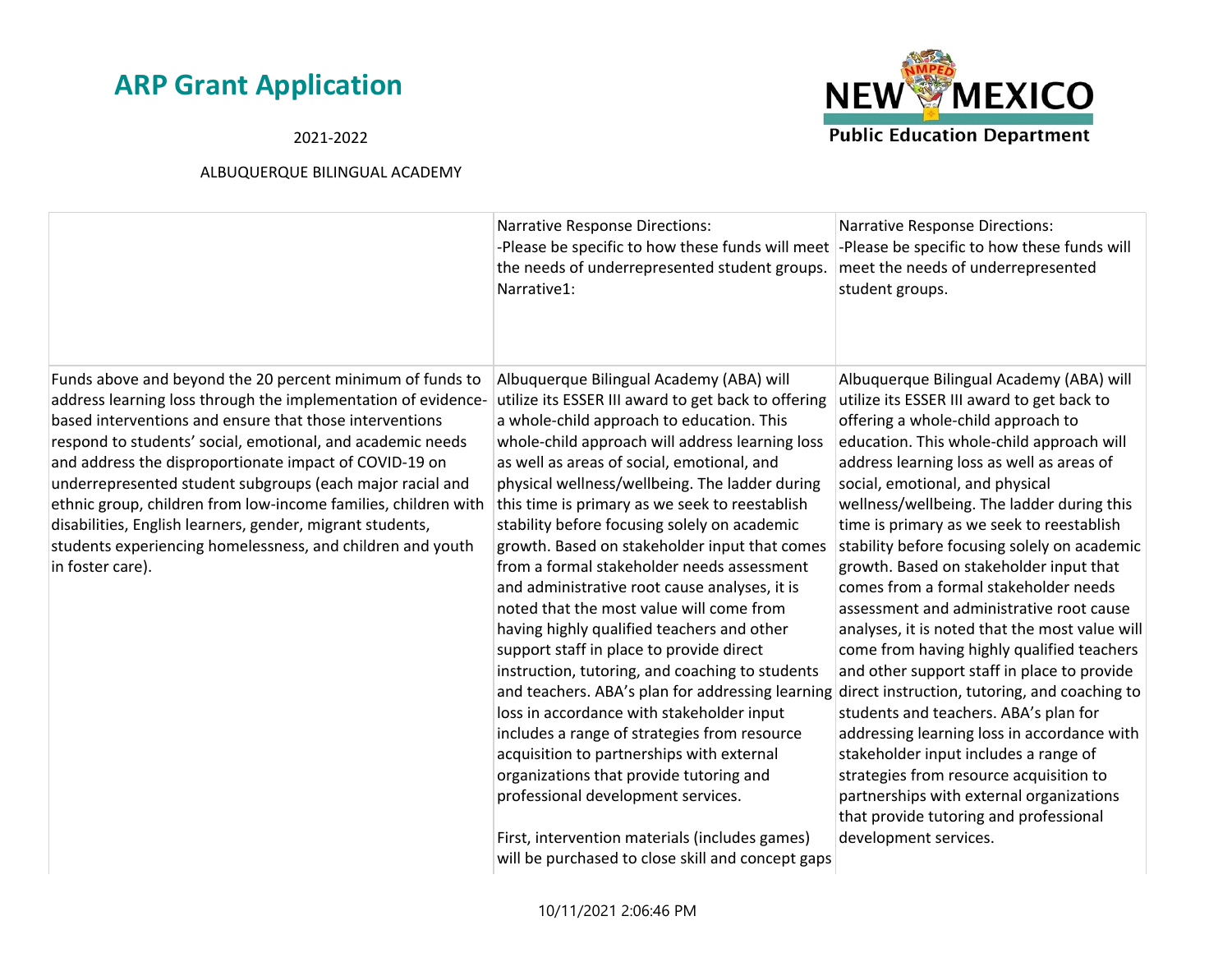2021-2022

#### ALBUQUERQUE BILINGUAL ACADEMY



in the areas of reading and mathematics. These materials will be purchased in both languages and made available to classroom teachers to use as a supplement to their core curriculum programs. Based on stakeholder feedback, direct instruction is favored over online learning available to classroom teachers to use as a via personal devices. The purchase of intervention materials will be followed by a revamp of the school's intervention block in which staff members will accept a new homogeneous system for delivering interventions that is based on gaps in skill regardless of age, grade level, or any other factor that normally places restrictions on how programs are implemented. Next, instructional supplies (school supplies, uniforms, general office supplies) will ensure that all needed supplies and materials are provided to students to reduce or in some cases eliminate the burden placed on families as many rebound from employment instability and financial hardships resulting from the COVID-19 pandemic.

Math and/or reading interventionist/coaches will be secured in order to close achievement gaps and provide support to teachers as they reenter the classroom and acclimate themselves to the new norm for teaching, learning, and addressing massive deficiencies that are all the direct result of the pandemic.

First, intervention materials (includes games) will be purchased to close skill and concept gaps in the areas of reading and mathematics. These materials will be purchased in both languages and made supplement to their core curriculum programs. Based on stakeholder feedback, direct instruction is favored over online learning via personal devices. The purchase of intervention materials will be followed by a revamp of the school's intervention block in which staff members will accept a new homogeneous system for delivering interventions that is based on gaps in skill regardless of age, grade level, or any other factor that normally places restrictions on how programs are implemented. Next, instructional supplies (school supplies, uniforms, general office supplies) will ensure that all needed supplies and materials are provided to students to reduce or in some cases eliminate the burden placed on families as many rebound from employment instability and financial hardships resulting from the COVID-19 pandemic.

#### Math and/or reading

interventionist/coaches will be secured in order to close achievement gaps and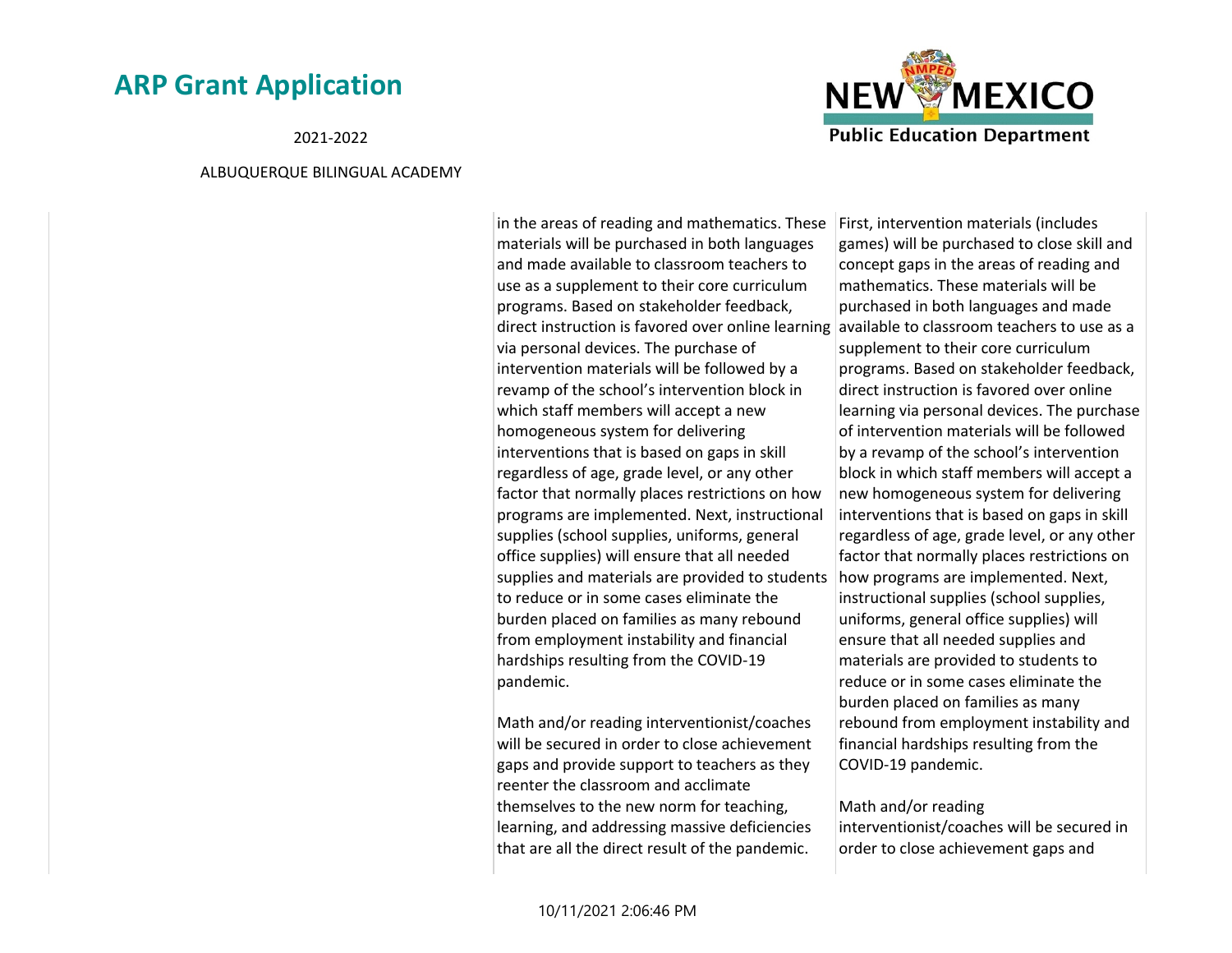2021-2022

#### ALBUQUERQUE BILINGUAL ACADEMY

Full-time auto substitute(s) will be hired to help ensure that certified individuals are readily available to provide teachers of record with coverage as they receive needed training, attend special program meetings, and deal with personal issues that stem from the COVID-19 pandemic. Professional development is the next ensure that certified individuals are readily and maybe the most important strategy to address learning loss from a preparedness standpoint. With the adoption of programs and acquisition of materials comes the need for implementation training. In addition, staff must COVID-19 pandemic. Professional be prepared to deal with the trauma and social and emotional needs students bring back to the classrooms after extended periods of isolation and the stress of coping with significant change (i.e. loss of loved ones, homelessness, social isolation, etc.). Finally, ABA will foster healthy partnerships with community groups who can provide support in the areas of tutoring, counseling, and mental and physical well-being.

provide support to teachers as they reenter the classroom and acclimate themselves to the new norm for teaching, learning, and addressing massive deficiencies that are all the direct result of the pandemic. Full-time auto substitute(s) will be hired to help available to provide teachers of record with coverage as they receive needed training, attend special program meetings, and deal with personal issues that stem from the development is the next and maybe the most important strategy to address learning loss from a preparedness standpoint. With the adoption of programs and acquisition of materials comes the need for implementation training. In addition, staff must be prepared to deal with the trauma and social and emotional needs students bring back to the classrooms after extended periods of isolation and the stress of coping with significant change (i.e. loss of loved ones, homelessness, social isolation, etc.). Finally, ABA will foster healthy partnerships with community groups who can provide support in the areas of tutoring, counseling, and mental and physical wellbeing.

**NEW MEXICO** 

**Public Education Department**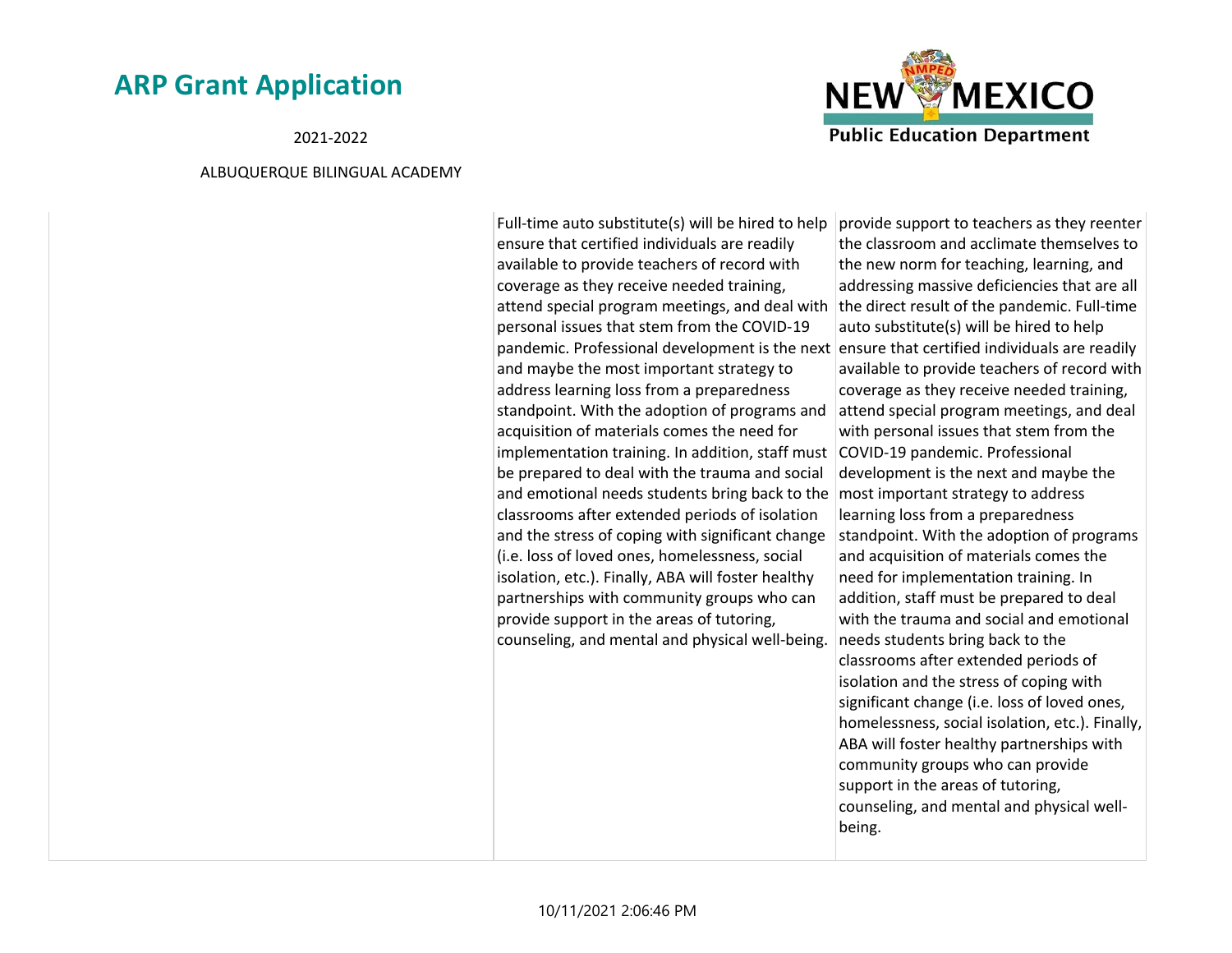### 2021-2022



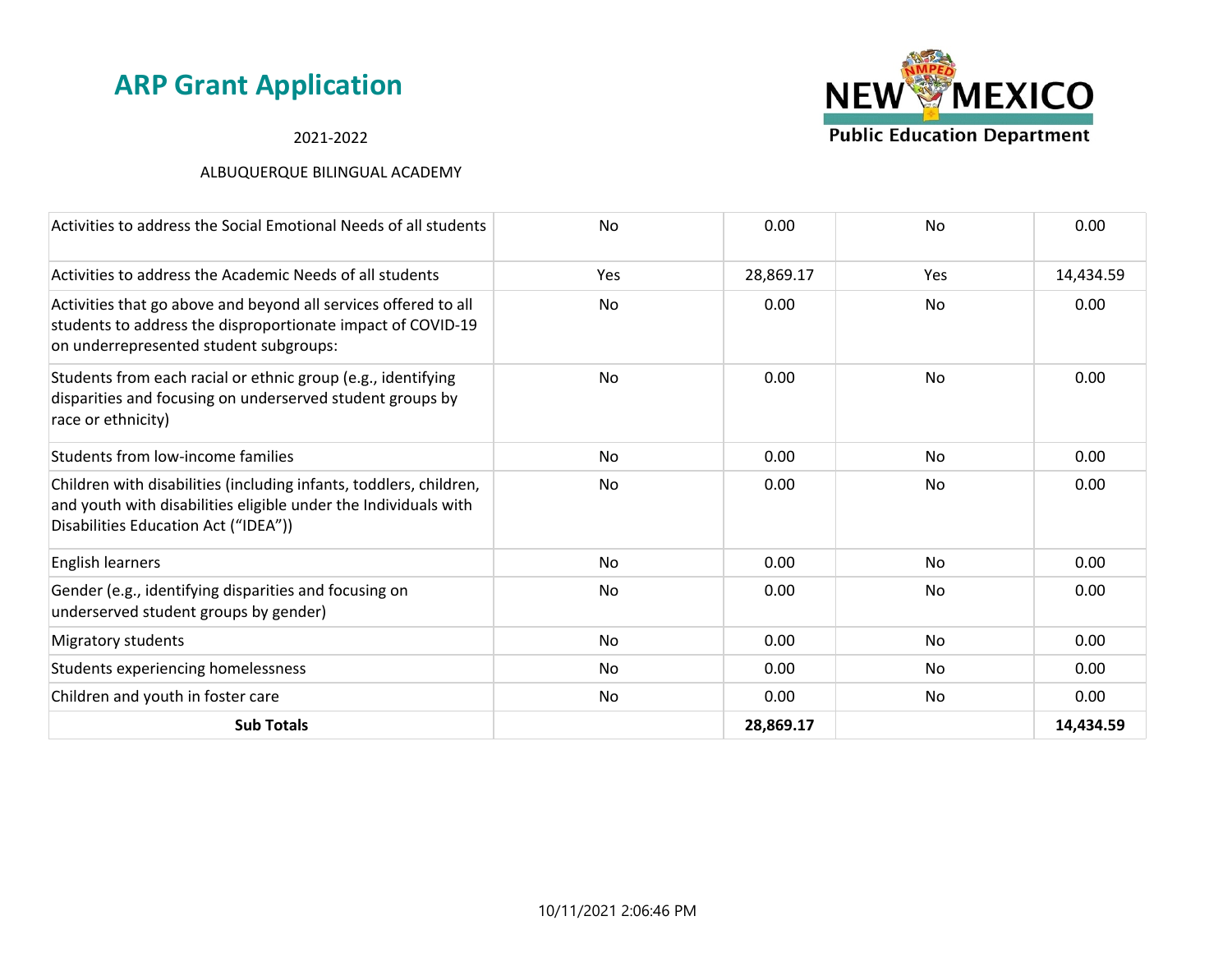2021-2022

#### ALBUQUERQUE BILINGUAL ACADEMY

### **Activities to Address Needs**

**Descriptions for all narrative responses below must describe how interventions to address the academic impact of lost instructional time, will respond to the academic, social, emotional, and mental health needs of all students, and particularly those students disproportionately impacted by the COVID-19 pandemic, including students from low-income families, students of color, English learners, children with disabilities, students experiencing homelessness, children and youth in foster care, and migratory students.**

| Funds may be used for a wide<br>range of activities to address<br>needs arising from the<br>coronavirus<br>pandemic, including any<br>activity authorized by the<br>following Acts. | 2/3 Amount Allocations |               | 1/3 Amount Allocations |        |
|-------------------------------------------------------------------------------------------------------------------------------------------------------------------------------------|------------------------|---------------|------------------------|--------|
|                                                                                                                                                                                     | <b>Narrative</b>       | <b>Amount</b> | <b>Narrative</b>       | Amount |
| <b>Elementary and Secondary</b><br><b>Education Act (ESEA)</b>                                                                                                                      |                        | 0.00          |                        | 0.00   |
| Individuals with Disabilities<br><b>Education Act (IDEA)</b>                                                                                                                        |                        | 0.00          |                        | 0.00   |
| <b>Adult Education and Family</b><br>Literacy Act (AEFLA)                                                                                                                           |                        | 0.00          |                        | 0.00   |
| Carl D. Perkins Career and<br><b>Technical Education Act of</b><br>2006 (Perkins CTE)                                                                                               |                        | 0.00          |                        | 0.00   |
|                                                                                                                                                                                     |                        | 0.00          |                        | 0.00   |

10/11/2021 2:06:46 PM

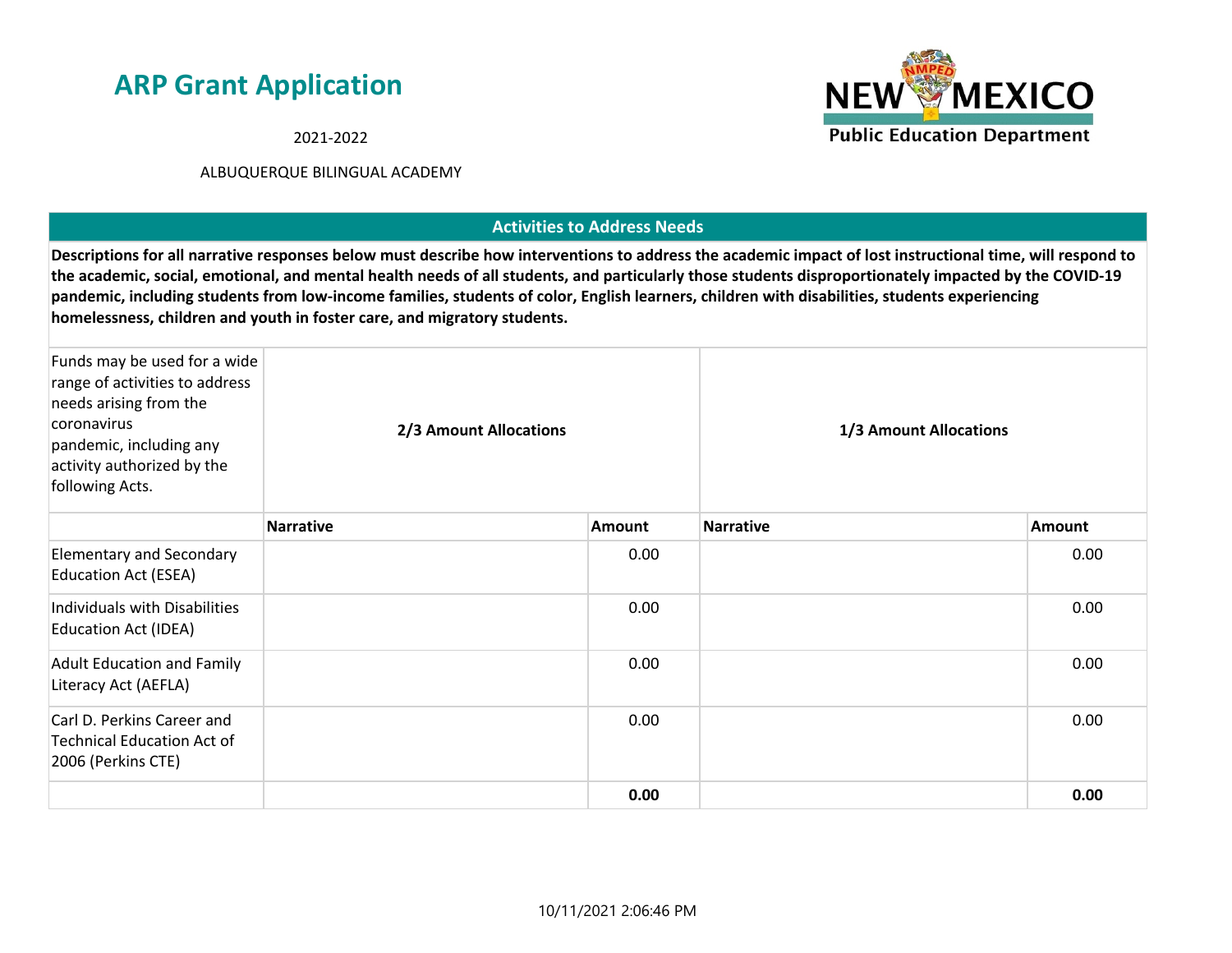2021-2022



|                                                                                                                                                                                                                                                                                                                                                                                                                                                                                                                                                                                                                                                                                                                                                                                                                                                                                                                               | <b>Response Efforts - COVID 19</b> |               |                  |        |
|-------------------------------------------------------------------------------------------------------------------------------------------------------------------------------------------------------------------------------------------------------------------------------------------------------------------------------------------------------------------------------------------------------------------------------------------------------------------------------------------------------------------------------------------------------------------------------------------------------------------------------------------------------------------------------------------------------------------------------------------------------------------------------------------------------------------------------------------------------------------------------------------------------------------------------|------------------------------------|---------------|------------------|--------|
| <b>Allowable Activities for Remaining</b><br><b>Funds. Consistent with PED's priority</b><br>to close the digital divide, LEAs must<br>explain how they are using ARP ESSER<br>funds to ensure access to digital<br>devices and other technology for at-<br>risk students and teachers who need<br>them, as well as Internet technology<br>support services. Digital devices must<br>be capable of meeting at-risk<br>students' remote learning needs and<br>teachers' remote teaching needs.<br>Digital devices must allow for the<br>reliable download and upload of<br>assignments, streaming of<br>instructional videos, and participation<br>in individual and group video<br>conferencing. In the category below<br>"purchasing instructional technology,"<br>please include in the narrative an<br>explanation of how the LEA is meeting<br>this priority and a dollar amount that<br>will be used for these purposes. | ARP ESSER 2/3                      |               | ARP ESSER 1/3    |        |
|                                                                                                                                                                                                                                                                                                                                                                                                                                                                                                                                                                                                                                                                                                                                                                                                                                                                                                                               | <b>Narrative</b>                   | <b>Amount</b> | <b>Narrative</b> | Amount |
| Training and professional development<br>on sanitizing and minimizing the<br>spread of infectious diseases                                                                                                                                                                                                                                                                                                                                                                                                                                                                                                                                                                                                                                                                                                                                                                                                                    |                                    | 0.00          |                  | 0.00   |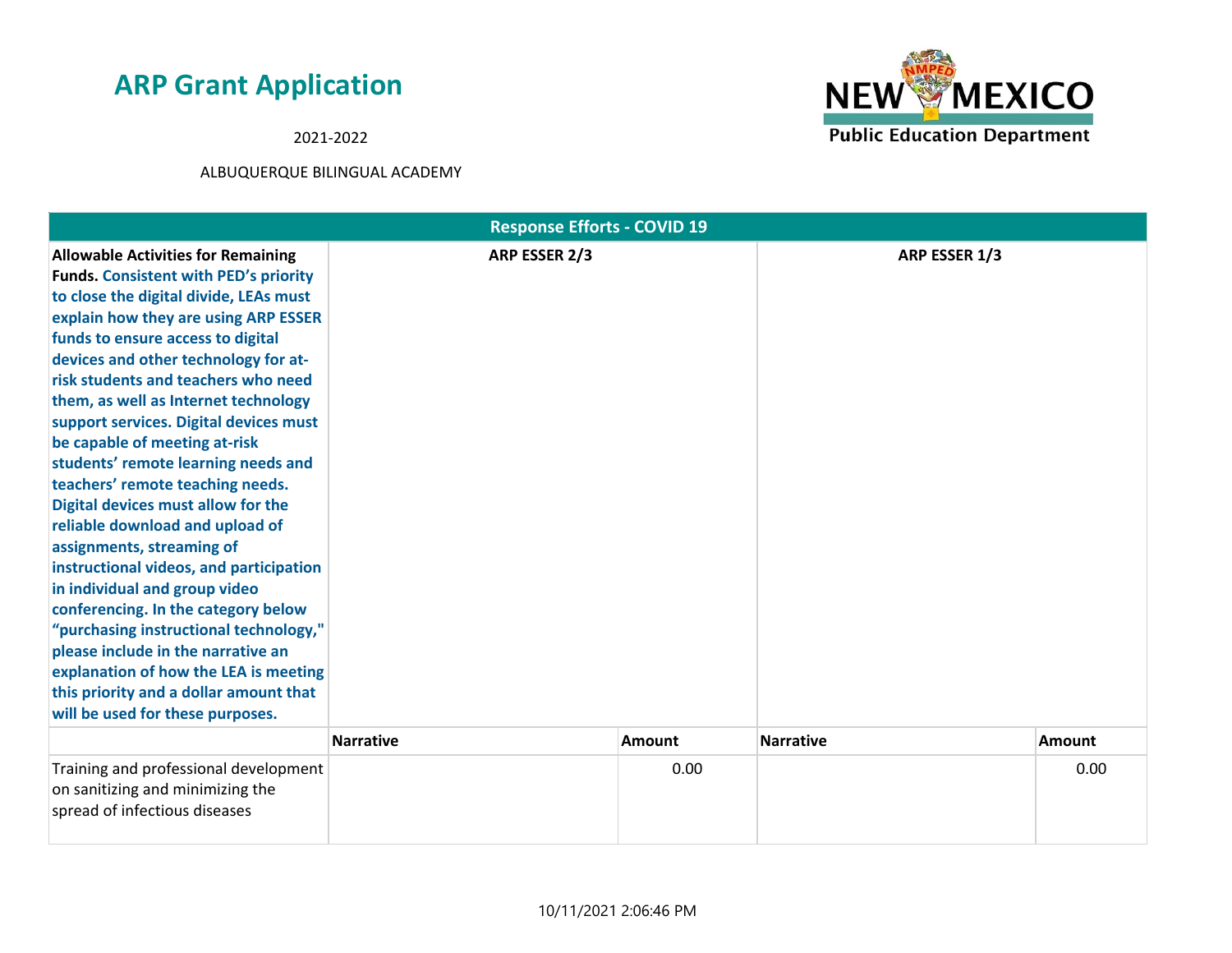2021-2022



| Purchasing supplies to sanitize and<br>clean the LEA's facilities                                                                    |                                                                                                                                                                                                                                                                                                                                                                                                                                                                                                                                                                                                                                                                                                                                                                                                                                                                                                                                                                                                                                                                                                                                                                                            | 0.00       |                                                                                                                                                                                                                                                                                                                                                                                                                                                                                                                                                                                                                                                                                                                                                                                                                                                                                                                                                                                                                                                                                                                                                     | 0.00       |
|--------------------------------------------------------------------------------------------------------------------------------------|--------------------------------------------------------------------------------------------------------------------------------------------------------------------------------------------------------------------------------------------------------------------------------------------------------------------------------------------------------------------------------------------------------------------------------------------------------------------------------------------------------------------------------------------------------------------------------------------------------------------------------------------------------------------------------------------------------------------------------------------------------------------------------------------------------------------------------------------------------------------------------------------------------------------------------------------------------------------------------------------------------------------------------------------------------------------------------------------------------------------------------------------------------------------------------------------|------------|-----------------------------------------------------------------------------------------------------------------------------------------------------------------------------------------------------------------------------------------------------------------------------------------------------------------------------------------------------------------------------------------------------------------------------------------------------------------------------------------------------------------------------------------------------------------------------------------------------------------------------------------------------------------------------------------------------------------------------------------------------------------------------------------------------------------------------------------------------------------------------------------------------------------------------------------------------------------------------------------------------------------------------------------------------------------------------------------------------------------------------------------------------|------------|
| Repairing and improving school<br>facilities to reduce risk of virus<br>transmission and exposure to<br>environmental health hazards | Described in section one as activities<br>that above and beyond all services<br>offered to all students to address the<br>disproportionate impact of COVID-19 on<br>underrepresented student groups. The<br>LEA will utilize funding to complete a<br>construction project that adds<br>classroom spaces in accordance with<br>eoccupancy standards. The rationale for<br>this project is to better separate and<br>organize students at each grade cluster<br>(i.e. middle school separated from<br>elementary school) in order to<br>implement COVID-safe practices as<br>prescribed by Center for Disease<br>Control, New Mexico Department of<br>Health, and the New Mexico Public<br>Education Department. This includes the<br>school's rapid response efforts that<br>range from mandatory quarantine to<br>the parental notifications to the closure<br>of areas on the school's campus. In<br>addition, the addition of classroom<br>spaces will afford the school more<br>opportunity to hire the personnel<br>proposed throughout our application<br>such as interventionists, coaches, and<br>other instructional support providers.<br>Additional space equates to additional | 655,654.15 | Described in section one as activities<br>that above and beyond all services<br>offered to all students to address the<br>disproportionate impact of COVID-19<br>on underrepresented student groups.<br>The LEA will utilize funding to<br>complete a construction project that<br>adds classroom spaces in accordance<br>with eoccupancy standards. The<br>rationale for this project is to better<br>separate and organize students at<br>each grade cluster (i.e. middle school<br>separated from elementary school) in<br>order to implement COVID-safe<br>practices as prescribed by Center for<br>Disease Control, New Mexico<br>Department of Health, and the New<br>Mexico Public Education Department.<br>This includes the school's rapid<br>response efforts that range from<br>mandatory quarantine to the parental<br>notifications to the closure of areas on<br>the school's campus. In addition, the<br>addition of classroom spaces will<br>afford the school more opportunity to<br>hire the personnel proposed<br>throughout our application such as<br>interventionists, coaches, and other<br>instructional support providers. | 327,827.07 |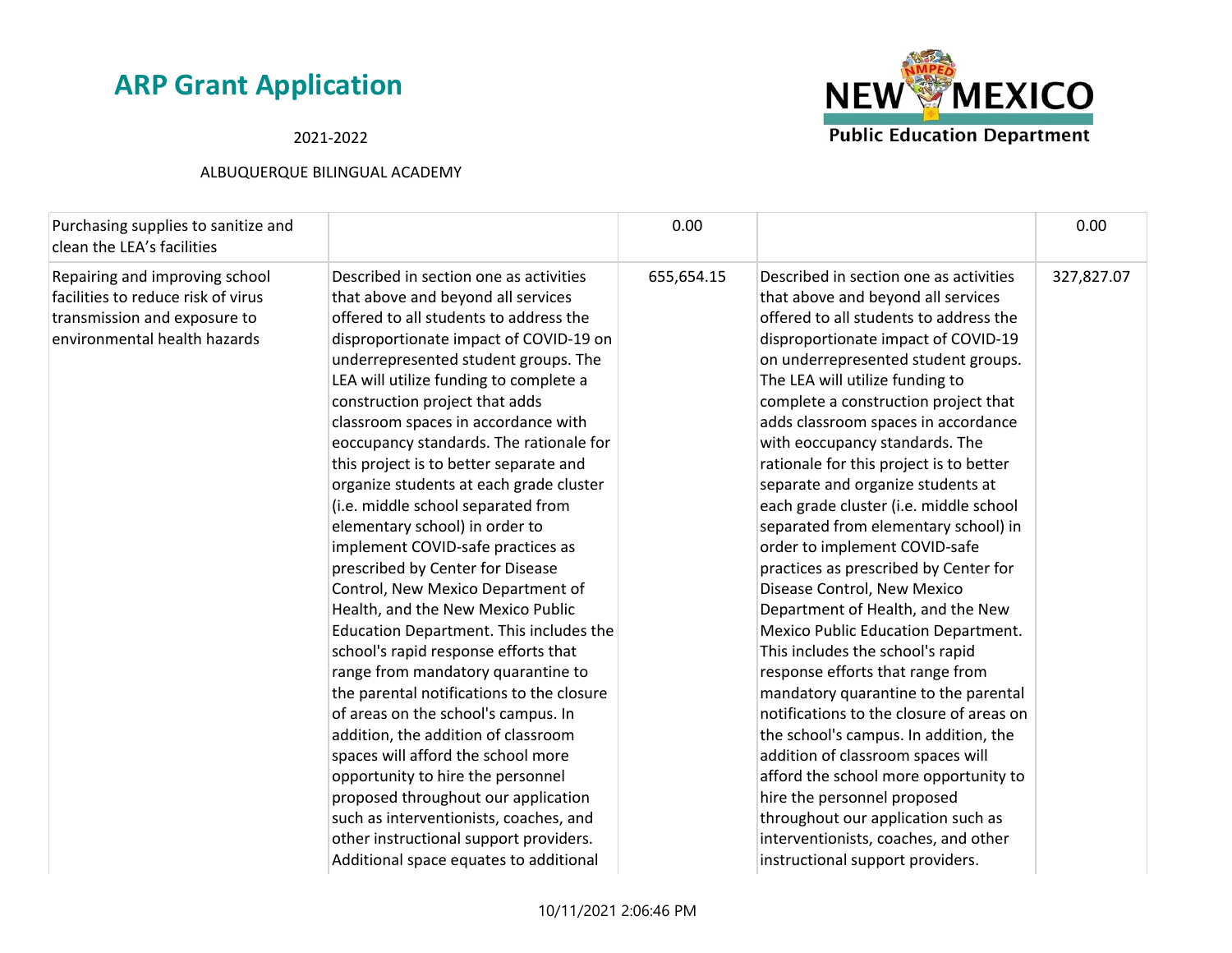### 2021-2022



|                                                                                                                                                                                                                 | staffing by providing them with their<br>own classrooms and offices, which they<br>will need to effectively perform their<br>duties while on campus. Our LEA's<br>stakeholders feel strongly that the<br>approach to closing achievement gaps<br>stems from the addition of direct<br>instruction and ramping of in-person<br>learning without the reliance on devices<br>to facilitate learning. The way our LEA<br>plans to honor the consensus opinion of<br>stakeholders is by creating additional<br>spaces for teaching and learning<br>through a formal construction/build out<br>of current shell buildings that reside on<br>the ABA campus. |      | Additional space equates to additional<br>staffing by providing them with their<br>own classrooms and offices, which<br>they will need to effectively perform<br>their duties while on campus. Our<br>LEA's stakeholders feel strongly that<br>the approach to closing achievement<br>gaps stems from the addition of direct<br>instruction and ramping of in-person<br>learning without the reliance on<br>devices to facilitate learning. The way<br>our LEA plans to honor the consensus<br>opinion of stakeholders is by creating<br>additional spaces for teaching and<br>learning through a formal<br>construction/build out of current shell<br>buildings that reside on the ABA<br>campus. |      |
|-----------------------------------------------------------------------------------------------------------------------------------------------------------------------------------------------------------------|-------------------------------------------------------------------------------------------------------------------------------------------------------------------------------------------------------------------------------------------------------------------------------------------------------------------------------------------------------------------------------------------------------------------------------------------------------------------------------------------------------------------------------------------------------------------------------------------------------------------------------------------------------|------|----------------------------------------------------------------------------------------------------------------------------------------------------------------------------------------------------------------------------------------------------------------------------------------------------------------------------------------------------------------------------------------------------------------------------------------------------------------------------------------------------------------------------------------------------------------------------------------------------------------------------------------------------------------------------------------------------|------|
| Improving indoor air quality                                                                                                                                                                                    |                                                                                                                                                                                                                                                                                                                                                                                                                                                                                                                                                                                                                                                       | 0.00 |                                                                                                                                                                                                                                                                                                                                                                                                                                                                                                                                                                                                                                                                                                    | 0.00 |
| Addressing the needs of children from<br>low-income families, children with<br>disabilities, English learners, racial and<br>ethnic minorities, students<br>experiencing homelessness, and foster<br>care youth |                                                                                                                                                                                                                                                                                                                                                                                                                                                                                                                                                                                                                                                       | 0.00 |                                                                                                                                                                                                                                                                                                                                                                                                                                                                                                                                                                                                                                                                                                    | 0.00 |
| Developing and implementing<br>procedures and systems to improve<br>the preparedness and response efforts<br>of LEAs                                                                                            |                                                                                                                                                                                                                                                                                                                                                                                                                                                                                                                                                                                                                                                       | 0.00 |                                                                                                                                                                                                                                                                                                                                                                                                                                                                                                                                                                                                                                                                                                    | 0.00 |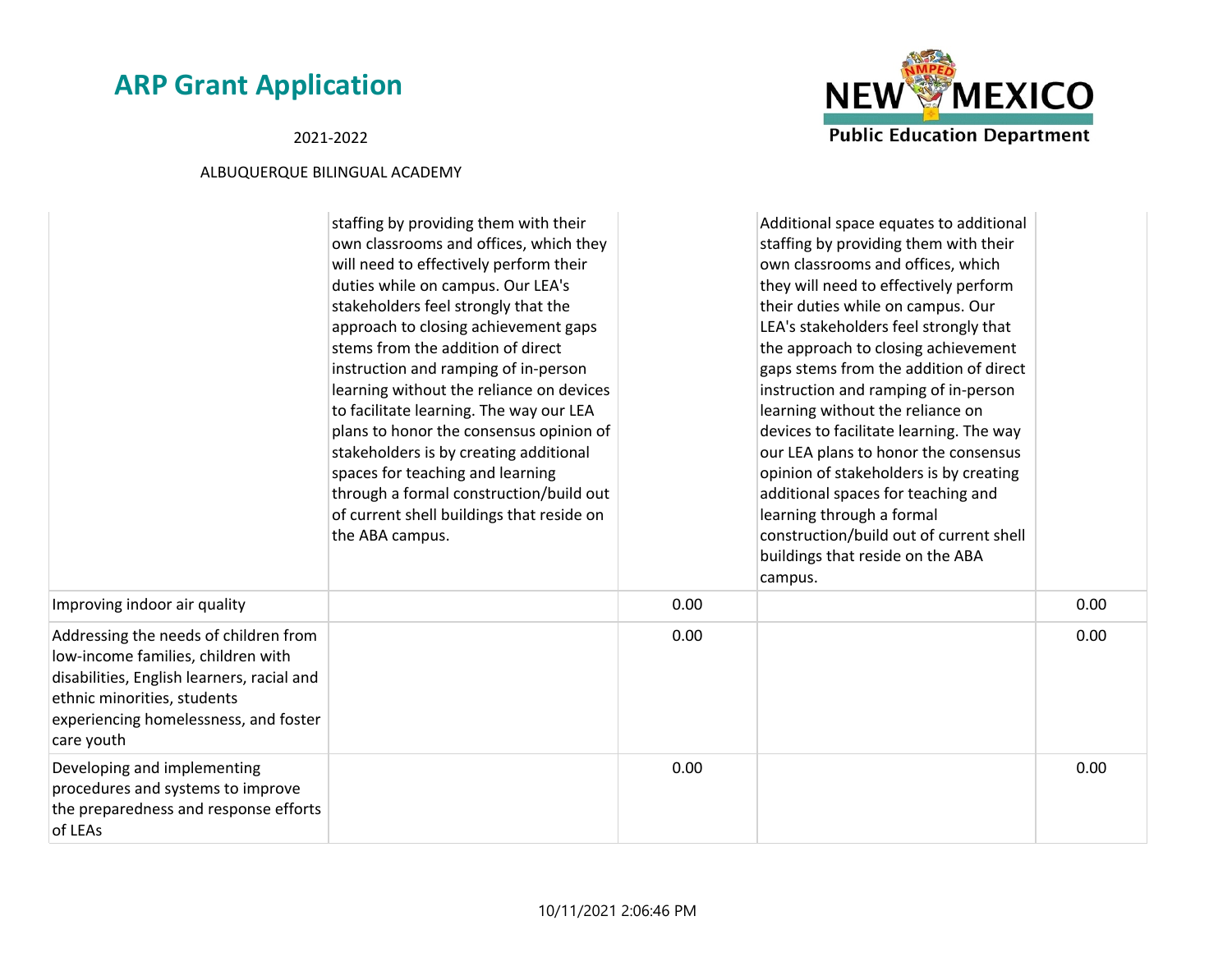2021-2022



| Planning for or implementing activities<br>during long-term closures, including<br>providing meals to eligible students<br>and providing technology for online<br>learning                                                                                                                                                                                                                                                  | 0.00 | 0.00 |
|-----------------------------------------------------------------------------------------------------------------------------------------------------------------------------------------------------------------------------------------------------------------------------------------------------------------------------------------------------------------------------------------------------------------------------|------|------|
| Purchasing educational technology<br>(including hardware, software,<br>connectivity, assistive technology, and<br>adaptive equipment) for students that<br>aids in regular and substantive<br>educational interaction between<br>students and their classroom<br>instructors, including students from<br>low-income families and children with<br>disabilities (see above for additional<br>requirements for this activity) | 0.00 | 0.00 |
| Providing mental health services and<br>supports, including through the<br>implementation of evidence based full-<br>service community schools and hiring<br>of counselors                                                                                                                                                                                                                                                  | 0.00 | 0.00 |
| Planning and implementing activities<br>related to summer learning and<br>supplemental after-school programs                                                                                                                                                                                                                                                                                                                | 0.00 | 0.00 |
| Addressing learning loss                                                                                                                                                                                                                                                                                                                                                                                                    | 0.00 | 0.00 |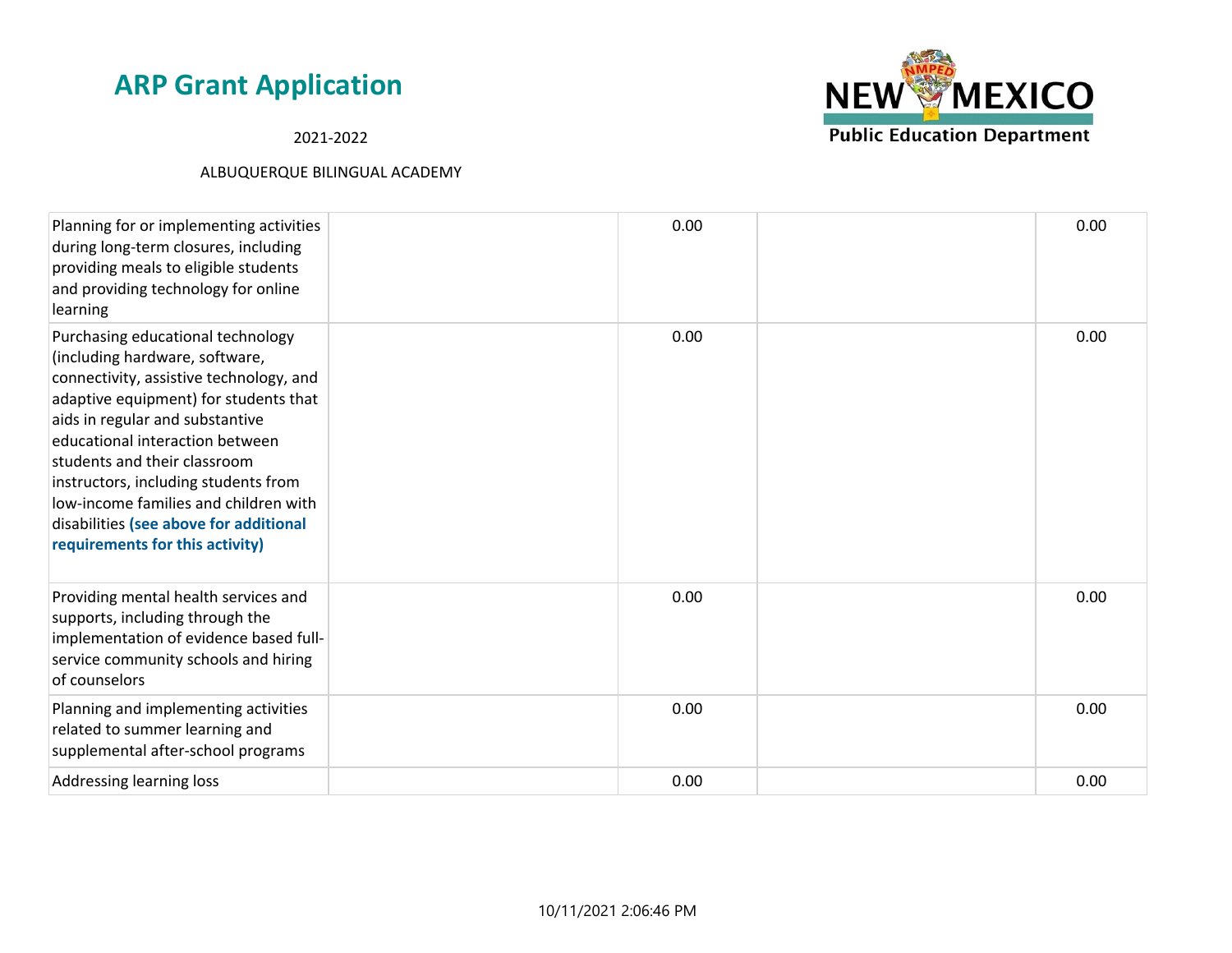2021-2022



| Other activities that are necessary to<br>maintain operation of and continuity<br>of and services, including continuing to<br>employ existing or hiring new LEA and<br>school staff |                   | 0.00       | 0.00       |
|-------------------------------------------------------------------------------------------------------------------------------------------------------------------------------------|-------------------|------------|------------|
| Coordinating preparedness and<br>response efforts with State, local,<br>Tribal, and territorial public health<br>departments to prevent, prepare for,<br>and respond to COVID-19.   |                   |            |            |
|                                                                                                                                                                                     | <b>Sub Totals</b> | 655,654.15 | 327,827.07 |

| <b>Program Consultation</b>                                                                               |                      |                      |                      |
|-----------------------------------------------------------------------------------------------------------|----------------------|----------------------|----------------------|
| To the extent present, describe how the LEA has meaningfully engaged the<br>following stakeholder groups: | Date(s)<br>Consulted | Date(s)<br>Consulted | Date(s)<br>Consulted |
| <b>Students</b>                                                                                           | 8/6/2021             | 9/20/2021            | 9/30/2021            |
| <b>Families</b>                                                                                           | 8/6/2021             | 9/20/2021            | 9/30/2021            |
| School and district administrators (including Special Education administrators)                           | 8/4/2021             | 9/20/2021            | 9/28/2021            |
| Teachers                                                                                                  | 8/4/2021             | 9/20/2021            | 9/28/2021            |
| Principals                                                                                                | 8/4/2021             | 9/20/2021            | 9/28/2021            |
| School leaders                                                                                            | 8/4/2021             | 9/20/2021            | 9/28/2021            |
| Other educators                                                                                           | 8/4/2021             | 9/20/2021            | 9/28/2021            |
| School support personnel                                                                                  | 8/4/2021             | 9/20/2021            | 9/28/2021            |
| <b>Unions</b>                                                                                             | 8/4/2021             | 9/20/2021            | 9/28/2021            |
| Tribes(if applicable)                                                                                     | 8/4/2021             | 9/20/2021            | 9/28/2021            |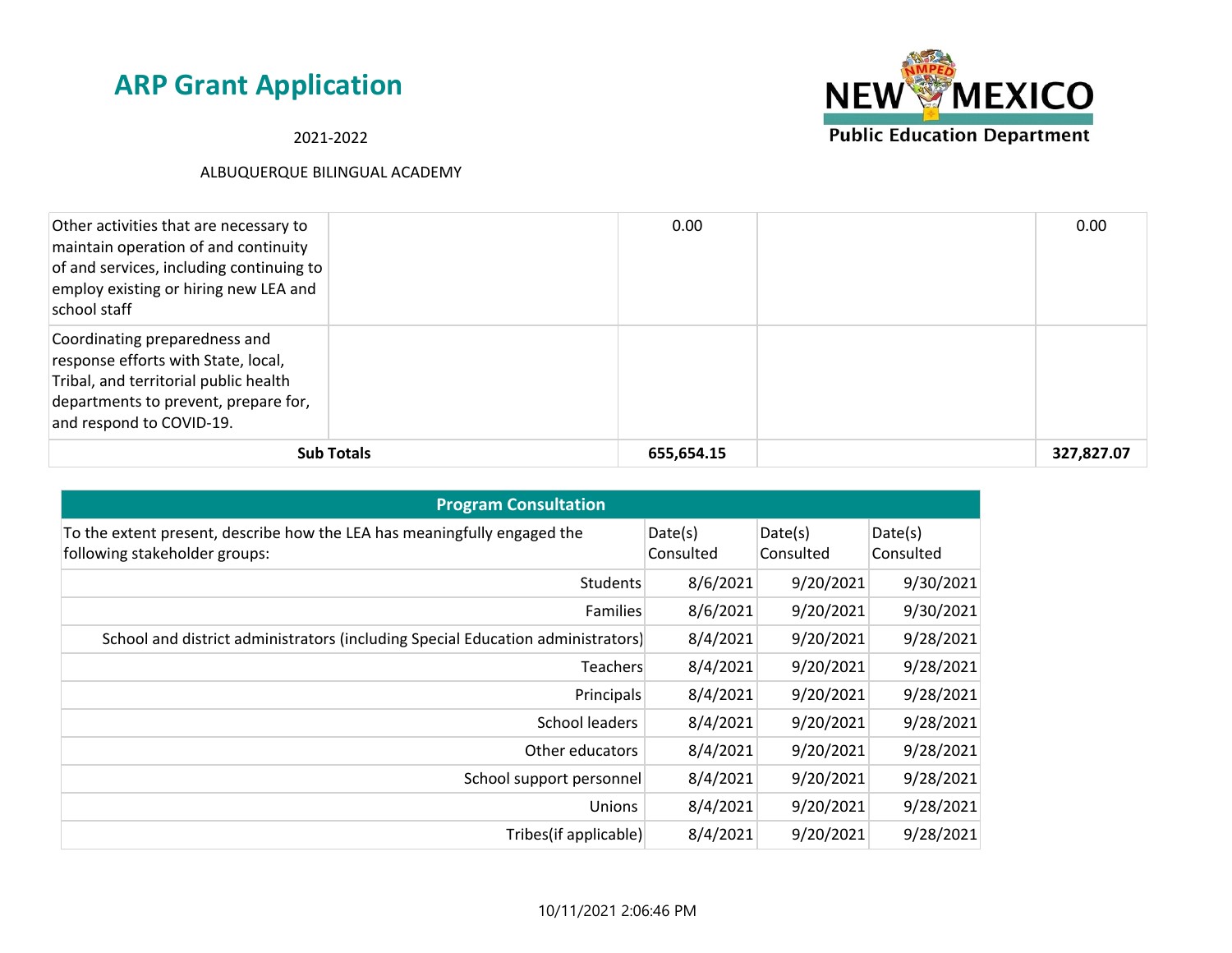

### 2021-2022

#### ALBUQUERQUE BILINGUAL ACADEMY

| Civil rights organizations (including disability rights organizations) | 8/4/2021 | 9/20/2021 | 9/28/2021 |
|------------------------------------------------------------------------|----------|-----------|-----------|
| Superintendents                                                        | 8/4/2021 | 9/20/2021 | 9/28/2021 |
| Charter school leaders (if applicable)                                 | 8/4/2021 | 9/20/2021 | 9/28/2021 |
| Stakeholders representing the interests of:                            |          |           |           |
| Children with disabilities                                             | 8/6/2021 | 9/20/2021 | 9/30/2021 |
| English learners                                                       | 8/6/2021 | 9/20/2021 | 9/30/2021 |
| Children experiencing homelessness                                     | 8/6/2021 | 9/20/2021 | 9/30/2021 |
| Children in foster care                                                | 8/6/2021 | 9/20/2021 | 9/30/2021 |
| Migratory students                                                     | 8/6/2021 | 9/20/2021 | 9/30/2021 |
| Children who are incarcerated                                          | 8/4/2021 | 9/20/2021 | 9/30/2021 |
| Other underserved students                                             | 8/6/2021 | 9/20/2021 | 9/30/2021 |

Interim Final Requirement: Under this requirement, an SEA must engage in meaningful consultation with various stakeholder groups on its ARP ESSER plan and give the public an opportunity to provide input on the development of the plan and take such input into account. Specifically, an SEA is required to consult with students; families; Tribes (if applicable); civil rights organizations (including disability rights organizations); school and district administrators (including special education administrators); superintendents; charter school leaders (if applicable); teachers, principals, school leaders, other educators, school staff, and their unions; and stakeholders representing the interests of children with disabilities, English learners, children experiencing homelessness, children in foster care, migratory students, children who are incarcerated, and other underserved students in the development of its ARP ESSER plan. Under the requirement, an SEA must also provide the public with the opportunity to provide input in the development of the plan and take such input into account.

\*Meaningful consultation means each stakeholder group was afforded multiple opportunities to provide feedback on the LEAs ARP application prior to the application being submitted. Pursuant to 2 C.F.R. § 200.332(a)(5), all sub recipients as identified in Exhibit A, attached to this sub award, must permit PED and auditors access to records and financial statements as necessary.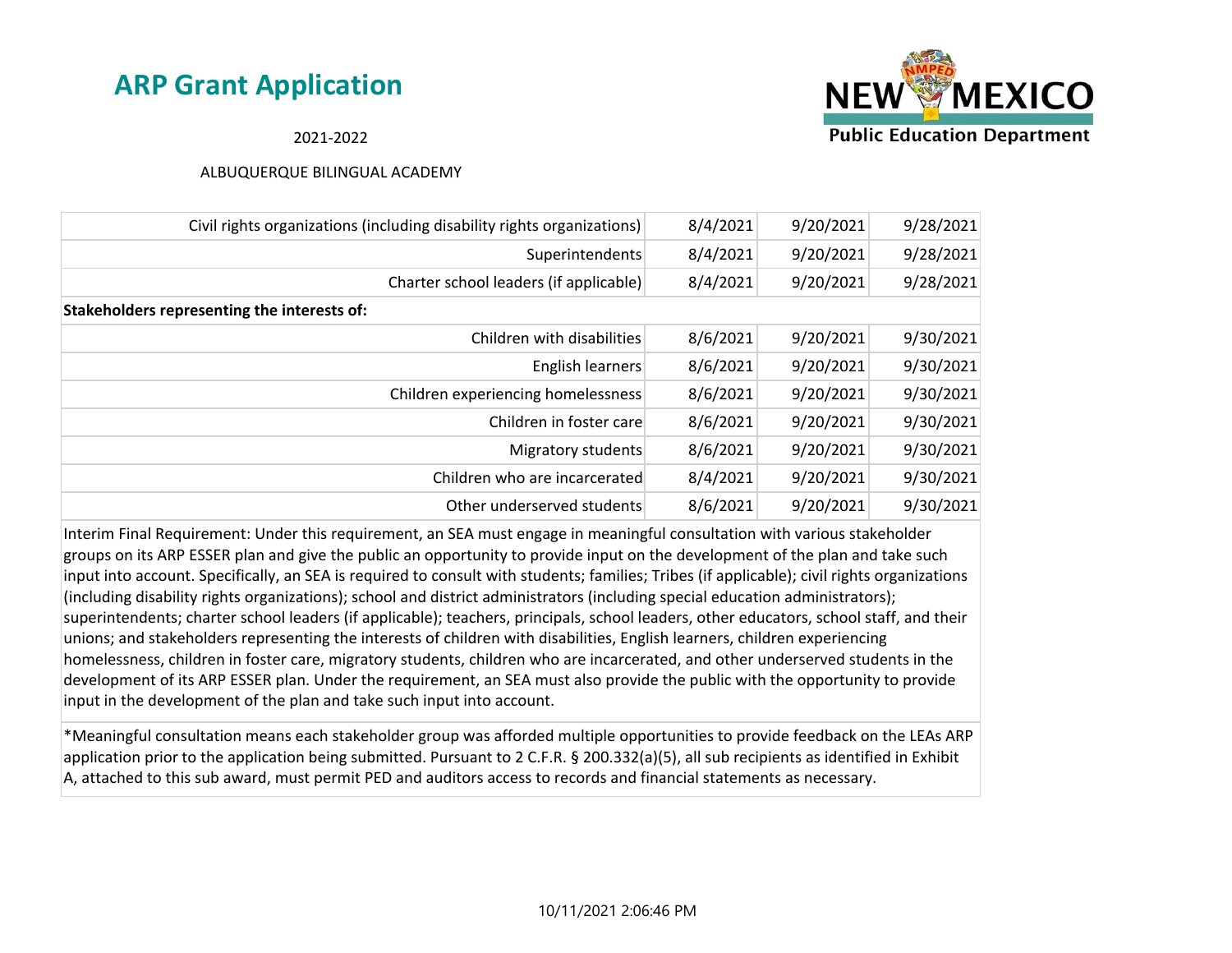

### 2021-2022

| Indirect Cost Rate                            |              |             |                       |                              |      |                    |                         |                          |  |  |
|-----------------------------------------------|--------------|-------------|-----------------------|------------------------------|------|--------------------|-------------------------|--------------------------|--|--|
|                                               | Indirect Y/N | Allocations | Indirect Cost<br>Rate | Indirect Cost D Fixed Assets |      | Indirect<br>Amount | Indirect Base<br>Amount | <b>Budget</b><br>Balance |  |  |
| ARP ESSER 1/3 rd<br><b>Indirect Cost Rate</b> | No.          | 427,827.07  | 6.96                  | 1.0696                       | 0.00 | 0.00               | 0.00                    | 0.00                     |  |  |
| ARP ESSER 2/3 rd<br><b>Indirect Cost Rate</b> | No           | 855,654.15  | 6.96                  | 1.0696                       | 0.00 | 0.00               | 0.00                    | 0.00                     |  |  |
| <b>Best Coast Information OFBA</b>            |              |             |                       |                              |      |                    |                         |                          |  |  |

| Required Information - GEPA                                                                                                                                                                                                               |                                                                                 |  |  |  |  |
|-------------------------------------------------------------------------------------------------------------------------------------------------------------------------------------------------------------------------------------------|---------------------------------------------------------------------------------|--|--|--|--|
|                                                                                                                                                                                                                                           | <b>Required Narrative</b>                                                       |  |  |  |  |
| Please describe how the LEA will comply with the requirements of section 427 of GEPA (20 U.S.C. 1228a). The description<br>must include information on the steps the LEA proposes to take to permit students, teachers, and other program | <b>Bilingual Instructional Materials</b><br>(Stakeholder "access" to IM)        |  |  |  |  |
| beneficiaries to overcome barriers (including barriers based on gender, race, color, national origin, disability, and age)<br>that impede equal access to, or participation in, the program.                                              | The barrier of stakeholders not<br>having full access to                        |  |  |  |  |
| For examples of applicable, relevant, acceptable responses, please see:                                                                                                                                                                   | instructional materials due to<br>language barriers will be                     |  |  |  |  |
| https://www2.ed.gov/fund/grant/apply/appforms/gepa427.doc                                                                                                                                                                                 | resolved by the school adopting<br>materials that are                           |  |  |  |  |
| <b>GEPA Rubric</b>                                                                                                                                                                                                                        | written/available in Spanish and                                                |  |  |  |  |
| A satisfactory answer                                                                                                                                                                                                                     | English. The school will utilize                                                |  |  |  |  |
| . Describes potential barriers to accessing aspects of the proposed spending plan based on criteria such as gender, race,<br>color, national origin, (dis)ability, and age                                                                | the What Works Clearinghouse<br>as well as the New Mexico                       |  |  |  |  |
| . Describes steps that will be taken to eliminate or reduce those barriers to ensure equitable access                                                                                                                                     | <b>Public Education Department's</b><br><b>Instructional Materials Multiple</b> |  |  |  |  |
| May require revision                                                                                                                                                                                                                      | List to identify and adopt any                                                  |  |  |  |  |
| . May not clearly or completely describe potential barriers to accessing aspects of the proposed spending plan based on                                                                                                                   | formal core intervention                                                        |  |  |  |  |
| criteria such as gender, race, color, national origin, (dis)ability, and age                                                                                                                                                              | resources to address                                                            |  |  |  |  |
| . May not clearly or completely describe steps that will be taken to eliminate or reduce those barriers to ensure equitable                                                                                                               | achievement gaps.                                                               |  |  |  |  |
| access                                                                                                                                                                                                                                    | Staffing (Providing instruction in                                              |  |  |  |  |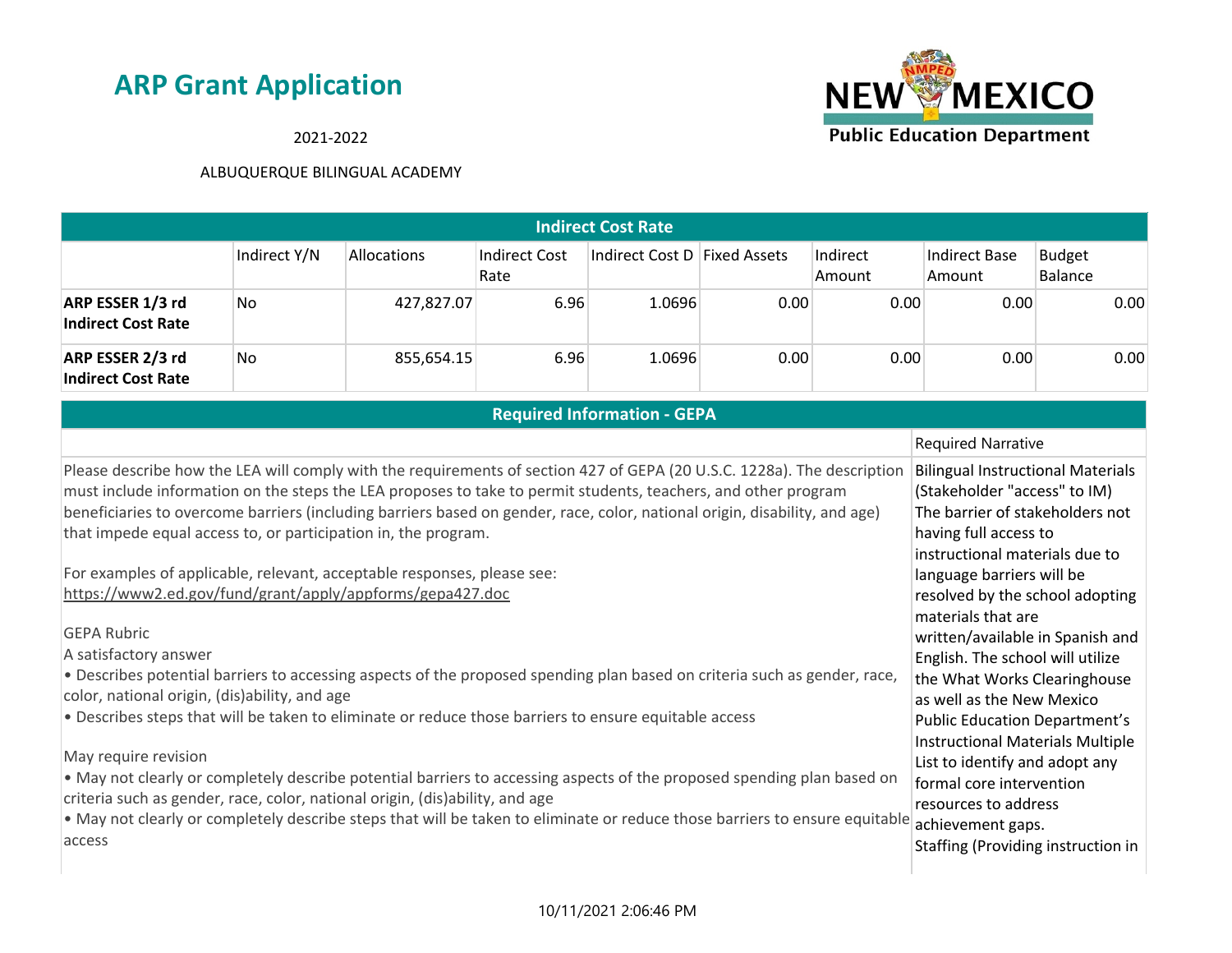2021-2022

ALBUQUERQUE BILINGUAL ACADEMY



students' native languages) The barrier of efficacy in new staffing will be resolved by the LEA by utilizing advertisements and its contracted employment promotion contractor to attract bilingual staff that speak Spanish and English in order to provide direct instruction and services that are linguistically appropriate, given our bilingual education model. Additional bilingual special educators (SPED) and other support providers will also be recruited to decrease class sizes and provide intensive support to close achievement gaps for general education students as well as those receiving special education services. Accessibility (Ensuring individuals with disabilities may access resources) The barrier of individuals with disabilities not being able to access resources will be resolved by the LEA through the acquisition of assistive technology devices, including ed. tech applications. This will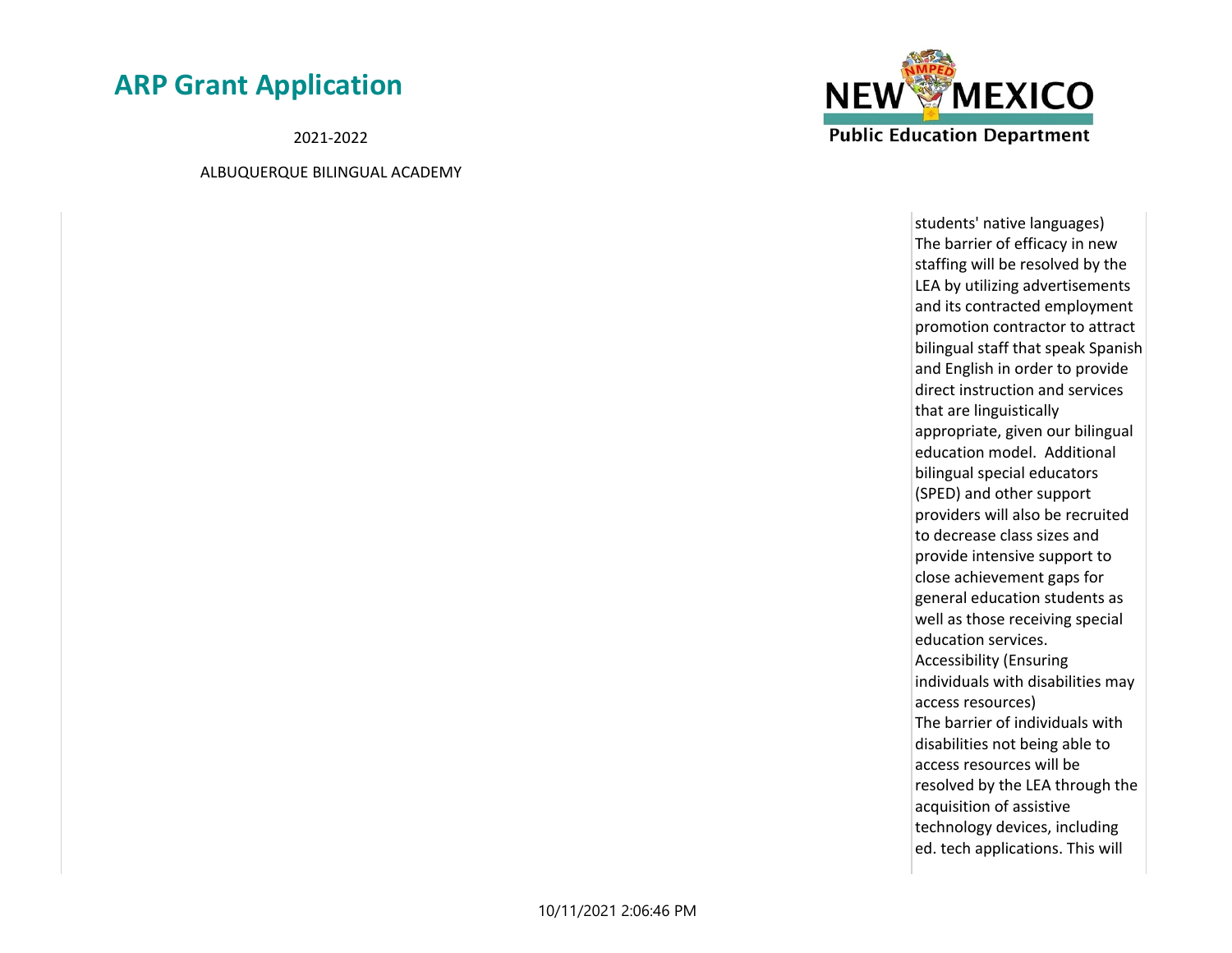2021-2022

ALBUQUERQUE BILINGUAL ACADEMY



be done to ensure that all stakeholders have access to resources. Assistive technology ranges from voice amplification systems to translation devices, while educational technology applications range from print to speech and writing assistance. Construction Standards Compliance (Equitable access to facilities regardless of age, race, gender, or disability) The barrier of providing all stakeholder groups equitable access to the facility will be resolved by the LEA working with a reputable construction company to ensure that all constructed facilities are ADA compliant. In addition, all construction will ensure compliance with construction and e-occupancy standards that are applicable to public schools. Information Sharing/Training (Understanding of applicable information relevant to stakeholders) The barrier of knowledge sharing (stakeholder knowledge of available resources) will be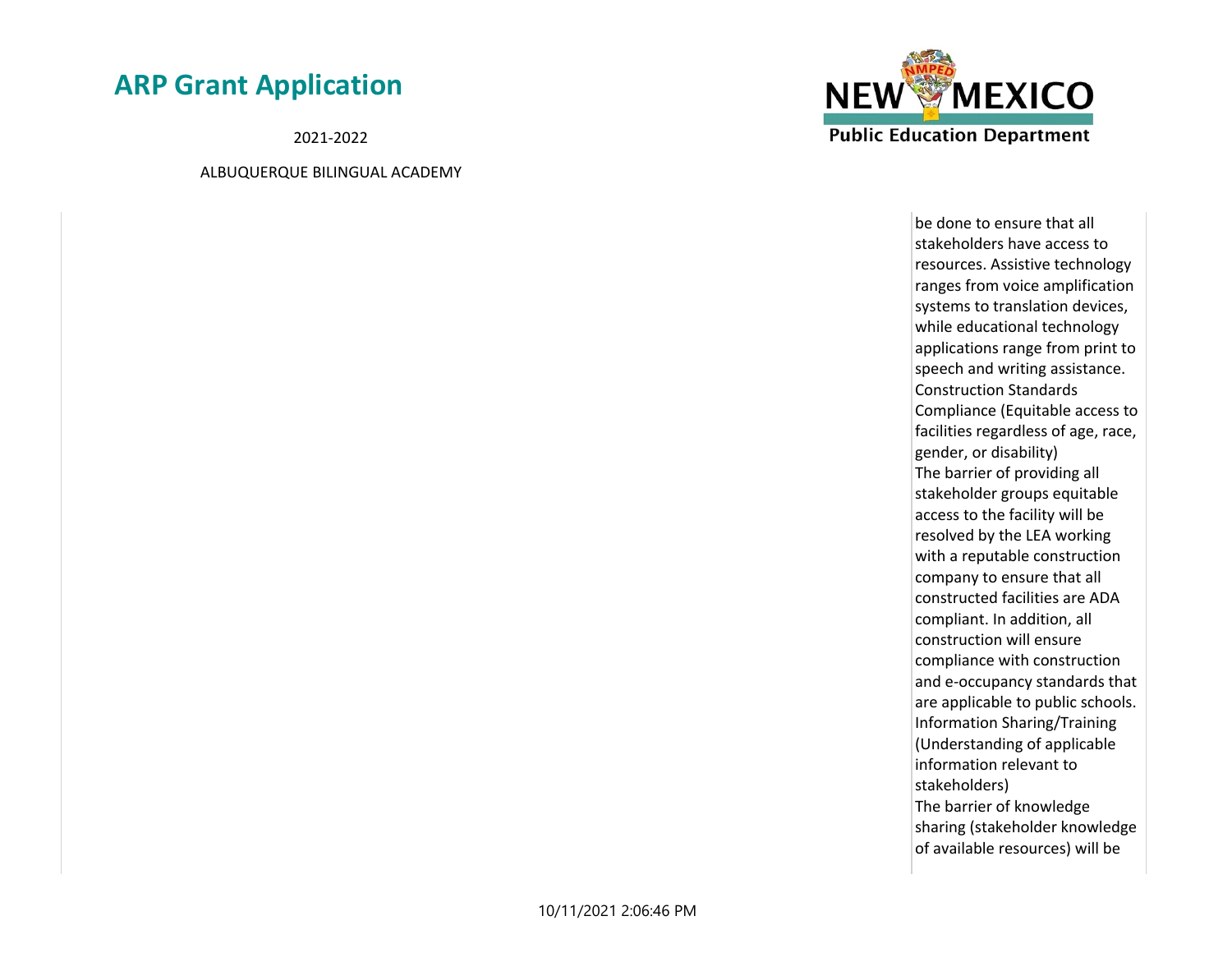2021-2022

ALBUQUERQUE BILINGUAL ACADEMY



resolved by the LEA by hosting a series of town hall/orientation/informational meetings to share information and train stakeholders on the use of resources. Presentations will be made available in English and Spanish and archives will be posted to the school's website for future reference by all stakeholders. Community/Stakeholder Access to Facilities (Equitable access to facilities regardless of age, race, gender, or disability) The barrier faced by community stakeholders of not having equitable access to constructed facilities will be resolved by the LEA ensuring that facilities remain open to the entire ABA community for their use during scheduled times in which the public may sign up and receive access to facilities. Proposed facility spaces include a technology lab, multipurpose space, and gymnasium as well as classrooms, which may also be reserved for use. Information regarding public use hours,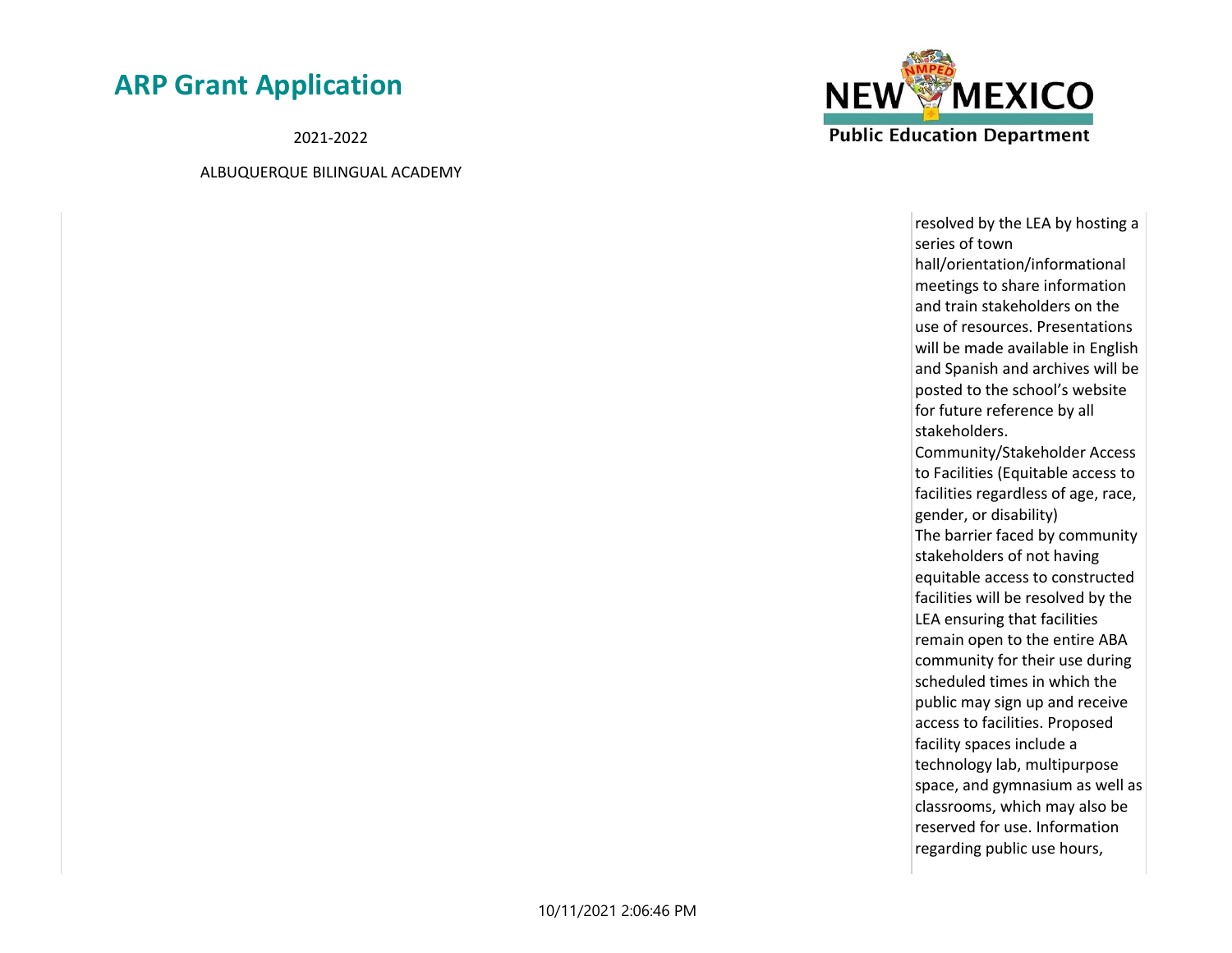2021-2022



| The LEA agrees to comply with the following requirements regarding Maintenance of Equity for High Poverty Schools:<br>(c) LOCAL EDUCATIONAL AGENCY MAINTENANCE OF EQUITY FOR HIGH [1] POVERTY SCHOOLS.- (1) IN GENERAL.-As a<br>condition of receiving funds under section 2001, a local educational agency shall not, in fiscal year 2022 or 2023 - (A)<br>reduce per-pupil funding (from combined State and local funding) for any high [1] poverty school served by such local<br>educational agency by an amount that exceeds $-$ (i) the total reduction in local educational agency funding (from<br>combined State and local funding) for all schools served by the local educational agency in such fiscal year (if any);<br>divided by (ii) the number of children enrolled in all schools served by the local educational agency in such fiscal year; or<br>(B) reduce per-pupil, full-time equivalent staff in any high-poverty school by an amount that exceeds—(i) the total<br>reduction in full-time equivalent staff in all schools served by such local educational agency in such fiscal year (if any);<br>divided by (ii) the number of children enrolled in all schools served by the local educational agency in such fiscal year. (2)<br>EXCEPTION. - Paragraph (1) shall not apply to a local educational agency in fiscal year 2022 or 2023 that meets at least 1<br>of the following criteria in such fiscal year: (A) Such local educational agency has a total enrollment of less than 1,000<br>students. (B) Such local educational agency operates a single school. (C) Such local educational agency serves all students<br>within each grade span with a single school. (D) Such local educational agency demonstrates an exceptional or<br>uncontrollable circumstance, such as unpredictable changes in student enrollment or a precipitous decline in the<br>financial resources of such agency, as determined by the Secretary of Education | processes, rules and regulations<br>will be provided during town<br>hall orientations and posted to<br>the school's website in multiple<br>languages. The goal is to<br>promote physical and mental<br>wellness to then address<br>academic achievement gaps in a<br>more focused manner. |
|--------------------------------------------------------------------------------------------------------------------------------------------------------------------------------------------------------------------------------------------------------------------------------------------------------------------------------------------------------------------------------------------------------------------------------------------------------------------------------------------------------------------------------------------------------------------------------------------------------------------------------------------------------------------------------------------------------------------------------------------------------------------------------------------------------------------------------------------------------------------------------------------------------------------------------------------------------------------------------------------------------------------------------------------------------------------------------------------------------------------------------------------------------------------------------------------------------------------------------------------------------------------------------------------------------------------------------------------------------------------------------------------------------------------------------------------------------------------------------------------------------------------------------------------------------------------------------------------------------------------------------------------------------------------------------------------------------------------------------------------------------------------------------------------------------------------------------------------------------------------------------------------------------------------------------------------------------------------------------|-------------------------------------------------------------------------------------------------------------------------------------------------------------------------------------------------------------------------------------------------------------------------------------------|
|                                                                                                                                                                                                                                                                                                                                                                                                                                                                                                                                                                                                                                                                                                                                                                                                                                                                                                                                                                                                                                                                                                                                                                                                                                                                                                                                                                                                                                                                                                                                                                                                                                                                                                                                                                                                                                                                                                                                                                                | True                                                                                                                                                                                                                                                                                      |
| The LEA agrees to make publicly available a copy of the LEA's re-entry plan on the LEA's website no later than June 24,<br>2021                                                                                                                                                                                                                                                                                                                                                                                                                                                                                                                                                                                                                                                                                                                                                                                                                                                                                                                                                                                                                                                                                                                                                                                                                                                                                                                                                                                                                                                                                                                                                                                                                                                                                                                                                                                                                                                | True                                                                                                                                                                                                                                                                                      |